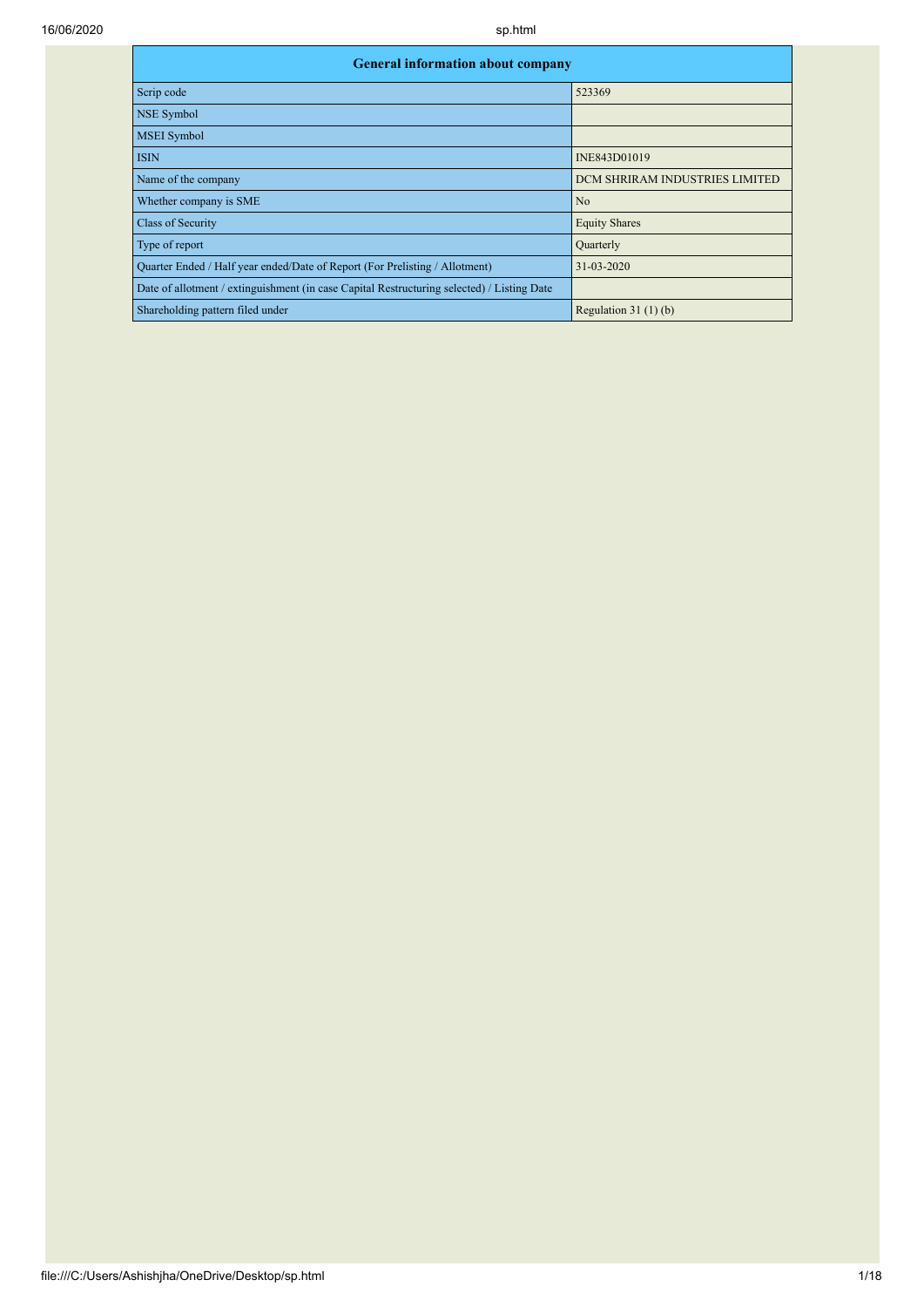|                | <b>Declaration</b>                                                                        |                |                                |                       |                             |
|----------------|-------------------------------------------------------------------------------------------|----------------|--------------------------------|-----------------------|-----------------------------|
| Sr.<br>No.     | Particular                                                                                | Yes/No         | Promoter and<br>Promoter Group | Public<br>shareholder | Non Promoter-<br>Non Public |
|                | Whether the Listed Entity has issued any partly paid up shares?                           | N <sub>o</sub> | N <sub>0</sub>                 | N <sub>o</sub>        | N <sub>o</sub>              |
| $\overline{2}$ | Whether the Listed Entity has issued any Convertible Securities                           | N <sub>o</sub> | No.                            | N <sub>0</sub>        | N <sub>o</sub>              |
| $\overline{3}$ | Whether the Listed Entity has issued any Warrants?                                        | N <sub>o</sub> | N <sub>o</sub>                 | N <sub>o</sub>        | N <sub>o</sub>              |
| $\overline{4}$ | Whether the Listed Entity has any shares against which<br>depository receipts are issued? | N <sub>o</sub> | No                             | N <sub>o</sub>        | N <sub>o</sub>              |
| $\overline{5}$ | Whether the Listed Entity has any shares in locked-in?                                    | N <sub>o</sub> | N <sub>o</sub>                 | N <sub>o</sub>        | N <sub>o</sub>              |
| $\overline{6}$ | Whether any shares held by promoters are pledge or otherwise<br>encumbered?               | N <sub>o</sub> | N <sub>o</sub>                 |                       |                             |
|                | Whether company has equity shares with differential voting<br>rights?                     | N <sub>o</sub> | No                             | N <sub>o</sub>        | N <sub>o</sub>              |
| 8              | Whether the listed entity has any significant beneficial owner?                           | Yes            |                                |                       |                             |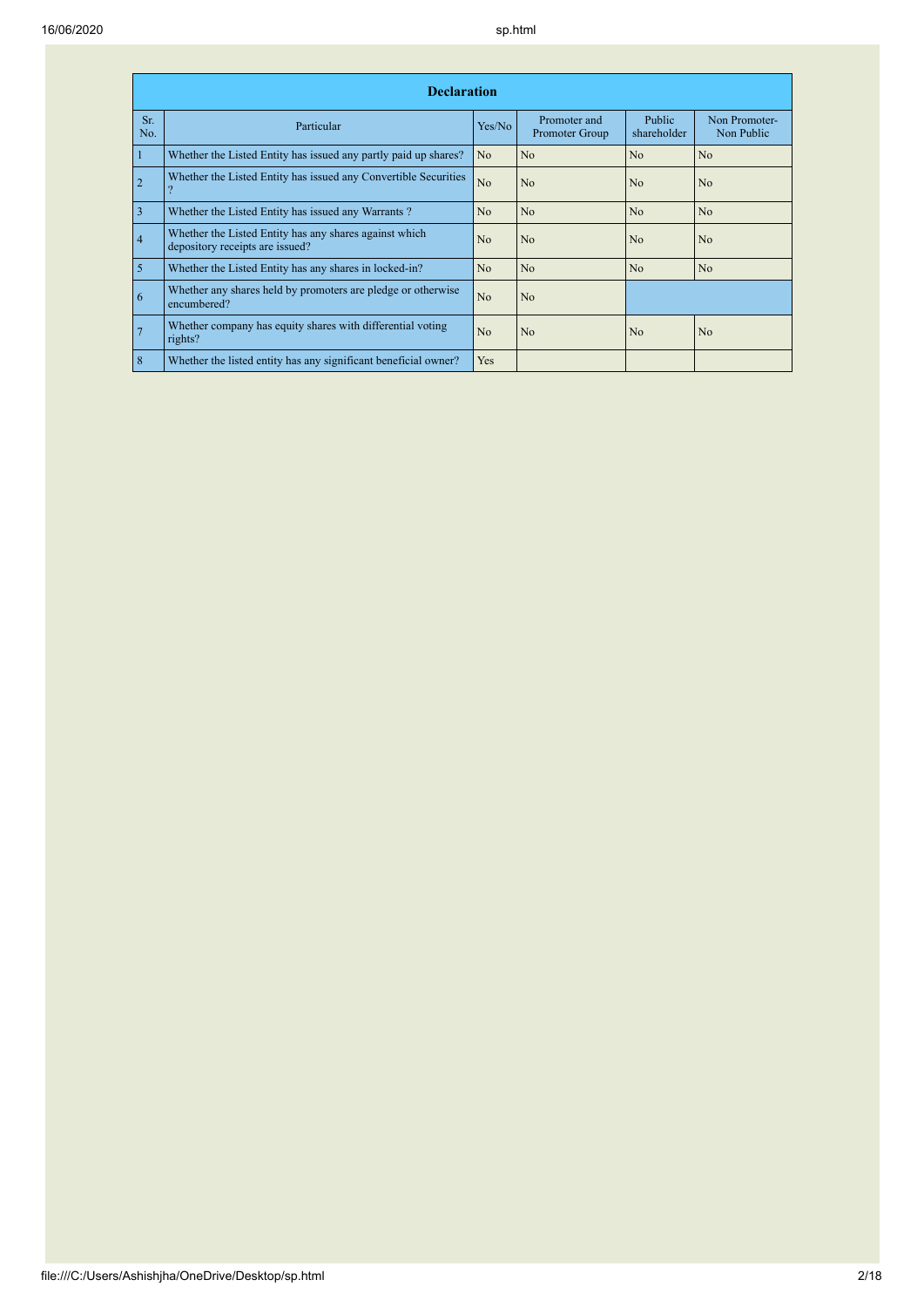|                 | Table I - Summary Statement holding of specified securities |         |                                                                   |                             |                          |                                                                   |                                                                            |                                                                  |               |          |                                   |
|-----------------|-------------------------------------------------------------|---------|-------------------------------------------------------------------|-----------------------------|--------------------------|-------------------------------------------------------------------|----------------------------------------------------------------------------|------------------------------------------------------------------|---------------|----------|-----------------------------------|
|                 | Category                                                    | Nos. Of | No. of<br>fully paid<br>up equity<br>shares<br>$\text{held (IV)}$ | No. Of<br>Partly<br>paid-up | No. Of<br>shares         | Total nos.<br>shares<br>held (VII)<br>$= (IV) +$<br>$(V)$ + $(V)$ | Shareholding as a<br>% of total no. of                                     | Number of Voting Rights held in each<br>class of securities (IX) |               |          |                                   |
| Category<br>(1) | of<br>shareholders<br>shareholder                           |         |                                                                   | equity                      | underlying<br>Depository |                                                                   | shares (calculated<br>as per SCRR,<br>1957) (VIII) As a<br>% of $(A+B+C2)$ | No of Voting (XIV) Rights                                        |               |          | Total as a<br>$%$ of<br>$(A+B+C)$ |
|                 | (II)                                                        | (III)   |                                                                   | shares<br>held<br>(V)       | Receipts<br>(VI)         |                                                                   |                                                                            | Class eg:<br>$\overline{X}$                                      | Class<br>eg:y | Total    |                                   |
| (A)             | Promoter<br>$\&$<br>Promoter<br>Group                       | 17      | 8157082                                                           |                             |                          | 8157082                                                           | 46.88                                                                      | 8157082                                                          |               | 8157082  | 46.88                             |
| (B)             | Public                                                      | 48711   | 9241355                                                           |                             |                          | 9241355                                                           | 53.12                                                                      | 9241355                                                          |               | 9241355  | 53.12                             |
| (C)             | Non<br>Promoter-<br>Non Public                              |         |                                                                   |                             |                          |                                                                   |                                                                            |                                                                  |               |          |                                   |
| (C1)            | <b>Shares</b><br>underlying<br><b>DRs</b>                   |         |                                                                   |                             |                          |                                                                   |                                                                            |                                                                  |               |          |                                   |
| (C2)            | Shares held<br>by<br>Employee<br><b>Trusts</b>              |         |                                                                   |                             |                          |                                                                   |                                                                            |                                                                  |               |          |                                   |
|                 | Total                                                       | 48728   | 17398437                                                          |                             |                          | 17398437                                                          | 100                                                                        | 17398437                                                         |               | 17398437 | 100                               |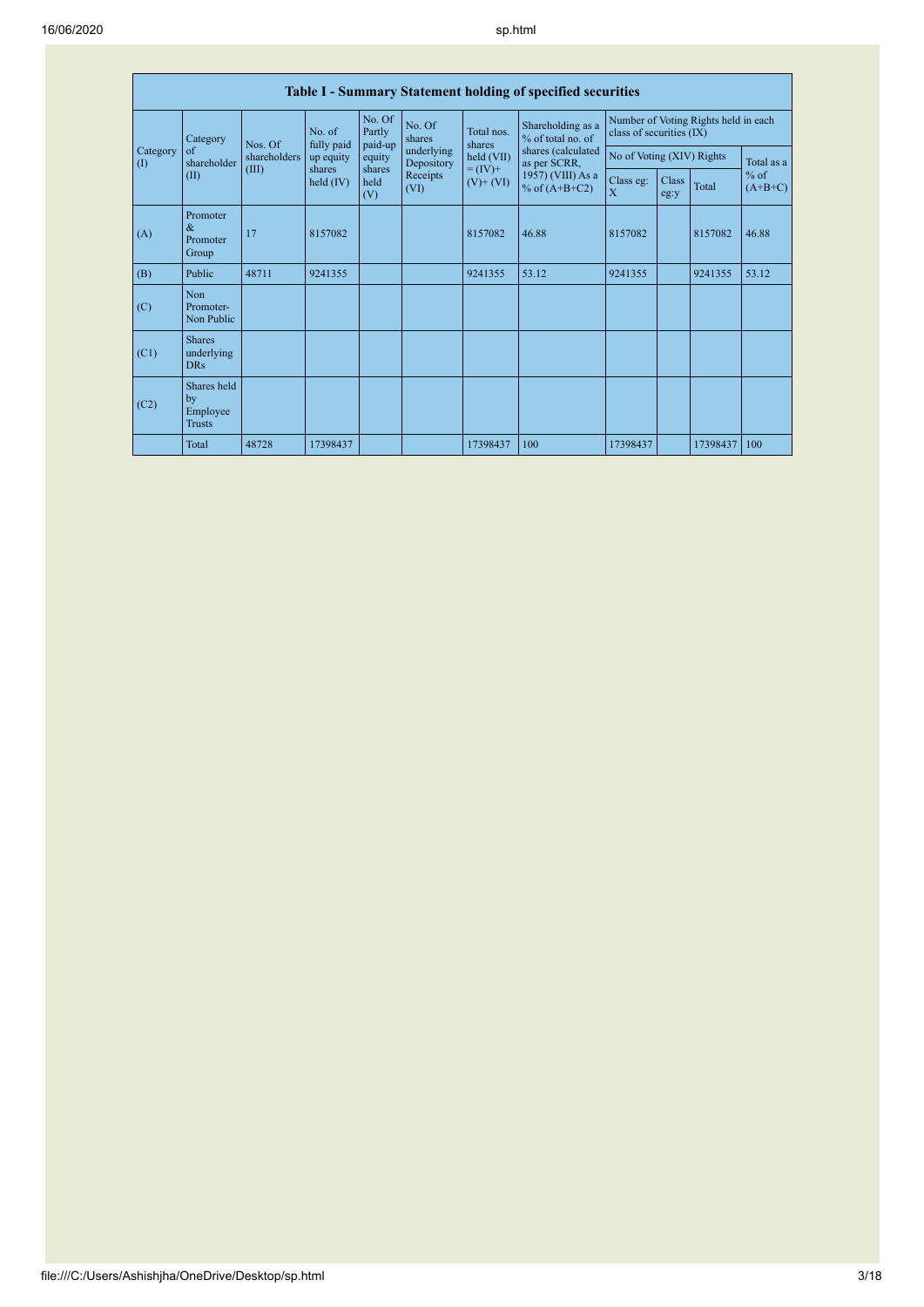|                 |                                                |                                       |                                                                                                                                                                                                                    |                                                                                          | Table I - Summary Statement holding of specified securities                        |                                                           |            |                                                                               |                                |                                       |
|-----------------|------------------------------------------------|---------------------------------------|--------------------------------------------------------------------------------------------------------------------------------------------------------------------------------------------------------------------|------------------------------------------------------------------------------------------|------------------------------------------------------------------------------------|-----------------------------------------------------------|------------|-------------------------------------------------------------------------------|--------------------------------|---------------------------------------|
| Category<br>(1) | Category<br>$\sigma$ f                         | No. Of<br><b>Shares</b><br>Underlying | No. Of Shares<br>Underlying<br>No. of<br>Outstanding<br><b>Shares</b><br>Underlying<br>convertible<br>Outstanding<br>Outstanding<br>securities and<br><b>Warrants</b><br>No. Of<br>$(X_i)$<br>Warrants (Xi)<br>(a) |                                                                                          | Shareholding, as a %<br>assuming full<br>conversion of<br>convertible securities ( | Number of<br>Locked in<br>shares (XII)                    |            | Number of<br><b>Shares</b><br>pledged or<br>otherwise<br>encumbered<br>(XIII) |                                | Number of<br>equity shares<br>held in |
|                 | shareholder<br>(II)                            | convertible<br>securities<br>(X)      |                                                                                                                                                                                                                    | as a percentage of<br>diluted share capital)<br>$(XI)=(VII)+(X)$ As a %<br>of $(A+B+C2)$ | No.<br>(a)                                                                         | As $a$<br>$%$ of<br>total<br><b>Shares</b><br>held<br>(b) | No.<br>(a) | As a<br>$%$ of<br>total<br><b>Shares</b><br>held<br>(b)                       | dematerialized<br>form $(XIV)$ |                                       |
| (A)             | Promoter<br>$\&$<br>Promoter<br>Group          |                                       |                                                                                                                                                                                                                    |                                                                                          | 46.88                                                                              |                                                           |            |                                                                               |                                | 8157082                               |
| (B)             | Public                                         |                                       |                                                                                                                                                                                                                    |                                                                                          | 53.12                                                                              |                                                           |            |                                                                               |                                | 8736312                               |
| (C)             | <b>Non</b><br>Promoter-<br>Non Public          |                                       |                                                                                                                                                                                                                    |                                                                                          |                                                                                    |                                                           |            |                                                                               |                                |                                       |
| (C1)            | <b>Shares</b><br>underlying<br><b>DRs</b>      |                                       |                                                                                                                                                                                                                    |                                                                                          |                                                                                    |                                                           |            |                                                                               |                                |                                       |
| (C2)            | Shares held<br>by<br>Employee<br><b>Trusts</b> |                                       |                                                                                                                                                                                                                    |                                                                                          |                                                                                    |                                                           |            |                                                                               |                                |                                       |
|                 | Total                                          |                                       |                                                                                                                                                                                                                    |                                                                                          | 100                                                                                |                                                           |            |                                                                               |                                | 16893394                              |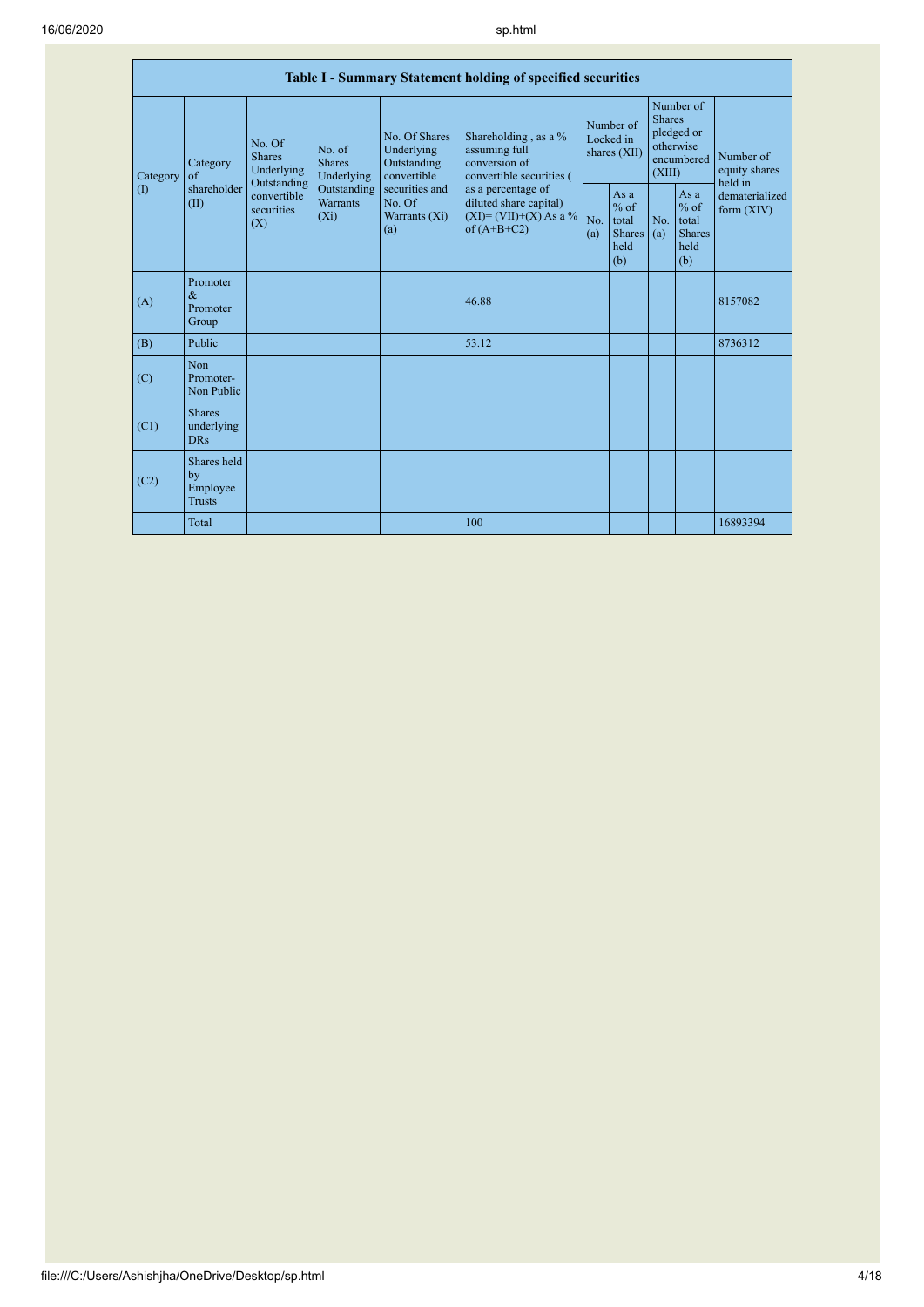|                                                                                                | Table II - Statement showing shareholding pattern of the Promoter and Promoter Group                                |                                                                              |                                   |                       |                                    |                             |                                           |                           |               |                                      |                           |
|------------------------------------------------------------------------------------------------|---------------------------------------------------------------------------------------------------------------------|------------------------------------------------------------------------------|-----------------------------------|-----------------------|------------------------------------|-----------------------------|-------------------------------------------|---------------------------|---------------|--------------------------------------|---------------------------|
|                                                                                                |                                                                                                                     |                                                                              | No. of                            | No.<br>Of<br>Partly   | No. Of                             | Total nos.                  | Shareholding<br>as a % of<br>total no. of | class of securities (IX)  |               | Number of Voting Rights held in each |                           |
| Sr.                                                                                            | Category &<br>Name of the<br>Shareholders (I)                                                                       | Nos. Of<br>shareholders<br>(III)                                             | fully paid<br>up equity<br>shares | paid-<br>up<br>equity | shares<br>underlying<br>Depository | shares<br>held<br>$(VII) =$ | shares<br>(calculated as<br>per SCRR,     | No of Voting (XIV) Rights |               |                                      | Total<br>as a $%$<br>of   |
|                                                                                                |                                                                                                                     |                                                                              | held $(IV)$                       | shares<br>held<br>(V) | Receipts<br>(VI)                   | $(IV)+$<br>$(V)$ + $(VI)$   | 1957) (VIII)<br>As a % of<br>$(A+B+C2)$   | Class eg:<br>$\mathbf X$  | Class<br>eg:y | Total                                | Total<br>Voting<br>rights |
| A                                                                                              | Table II - Statement showing shareholding pattern of the Promoter and Promoter Group                                |                                                                              |                                   |                       |                                    |                             |                                           |                           |               |                                      |                           |
| (1)                                                                                            | Indian                                                                                                              |                                                                              |                                   |                       |                                    |                             |                                           |                           |               |                                      |                           |
| (a)                                                                                            | Individuals/Hindu<br>undivided Family                                                                               | 11                                                                           | 140900                            |                       |                                    | 140900                      | 0.81                                      | 140900                    |               | 140900                               | 0.81                      |
| (d)                                                                                            | Any Other<br>(specify)                                                                                              | $\sqrt{6}$                                                                   | 8016182                           |                       |                                    | 8016182                     | 46.07                                     | 8016182                   |               | 8016182                              | 46.07                     |
| Sub-Total<br>(A)(1)                                                                            |                                                                                                                     | 17                                                                           | 8157082                           |                       |                                    | 8157082                     | 46.88                                     | 8157082                   |               | 8157082                              | 46.88                     |
| (2)                                                                                            | Foreign                                                                                                             |                                                                              |                                   |                       |                                    |                             |                                           |                           |               |                                      |                           |
| Total<br>Shareholding<br>of Promoter<br>and<br>Promoter<br>Group $(A)=$<br>$(A)(1)+(A)$<br>(2) |                                                                                                                     | 17                                                                           | 8157082                           |                       |                                    | 8157082                     | 46.88                                     | 8157082                   |               | 8157082                              | 46.88                     |
| B                                                                                              |                                                                                                                     | Table III - Statement showing shareholding pattern of the Public shareholder |                                   |                       |                                    |                             |                                           |                           |               |                                      |                           |
| (1)                                                                                            | Institutions                                                                                                        |                                                                              |                                   |                       |                                    |                             |                                           |                           |               |                                      |                           |
| (a)                                                                                            | <b>Mutual Funds</b>                                                                                                 | $\mathfrak{Z}$                                                               | 151                               |                       |                                    | 151                         | $\boldsymbol{0}$                          | 151                       |               | 151                                  | $\boldsymbol{0}$          |
| (f)                                                                                            | Financial<br>Institutions/<br><b>Banks</b>                                                                          | 23                                                                           | 2975                              |                       |                                    | 2975                        | 0.02                                      | 2975                      |               | 2975                                 | 0.02                      |
| (g)                                                                                            | Insurance<br>Companies                                                                                              | $\mathbf{1}$                                                                 | 1161352                           |                       |                                    | 1161352                     | 6.68                                      | 1161352                   |               | 1161352                              | 6.68                      |
| Sub-Total<br>(B)(1)                                                                            |                                                                                                                     | 27                                                                           | 1164478                           |                       |                                    | 1164478                     | 6.69                                      | 1164478                   |               | 1164478                              | 6.69                      |
| (3)                                                                                            | Non-institutions                                                                                                    |                                                                              |                                   |                       |                                    |                             |                                           |                           |               |                                      |                           |
| (a(i))                                                                                         | Individuals -<br><i>i.Individual</i><br>shareholders<br>holding nominal<br>share capital up<br>to Rs. 2 lakhs.      | 47480                                                                        | 2696561                           |                       |                                    | 2696561                     | 15.5                                      | 2696561                   |               | 2696561                              | 15.5                      |
| (a(ii))                                                                                        | Individuals - ii.<br>Individual<br>shareholders<br>holding nominal<br>share capital in<br>excess of Rs. 2<br>lakhs. | 13                                                                           | 1248281                           |                       |                                    | 1248281                     | 7.17                                      | 1248281                   |               | 1248281                              | 7.17                      |
| (b)                                                                                            | NBFCs registered<br>with RBI                                                                                        | $\mathbf{1}$                                                                 | 2511735                           |                       |                                    | 2511735                     | 14.44                                     | 2511735                   |               | 2511735                              | 14.44                     |
| (e)                                                                                            | Any Other<br>(specify)                                                                                              | 1190                                                                         | 1620300                           |                       |                                    | 1620300                     | 9.31                                      | 1620300                   |               | 1620300                              | 9.31                      |
| Sub-Total<br>(B)(3)                                                                            |                                                                                                                     | 48684                                                                        | 8076877                           |                       |                                    | 8076877                     | 46.42                                     | 8076877                   |               | 8076877                              | 46.42                     |
| <b>Total Public</b><br>Shareholding<br>$(B)=(B)(1)+$<br>$(B)(2)+(B)$<br>(3)                    |                                                                                                                     | 48711                                                                        | 9241355                           |                       |                                    | 9241355                     | 53.12                                     | 9241355                   |               | 9241355                              | 53.12                     |
| $\overline{C}$                                                                                 | Table IV - Statement showing shareholding pattern of the Non Promoter- Non Public shareholder                       |                                                                              |                                   |                       |                                    |                             |                                           |                           |               |                                      |                           |
| Total (<br>$A+B+C2$ )                                                                          |                                                                                                                     | 48728                                                                        | 17398437                          |                       |                                    | 17398437                    | 100                                       | 17398437                  |               | 17398437                             | 100                       |
| Total<br>$(A+B+C)$                                                                             |                                                                                                                     | 48728                                                                        | 17398437                          |                       |                                    | 17398437                    | 100                                       | 17398437                  |               | 17398437                             | 100                       |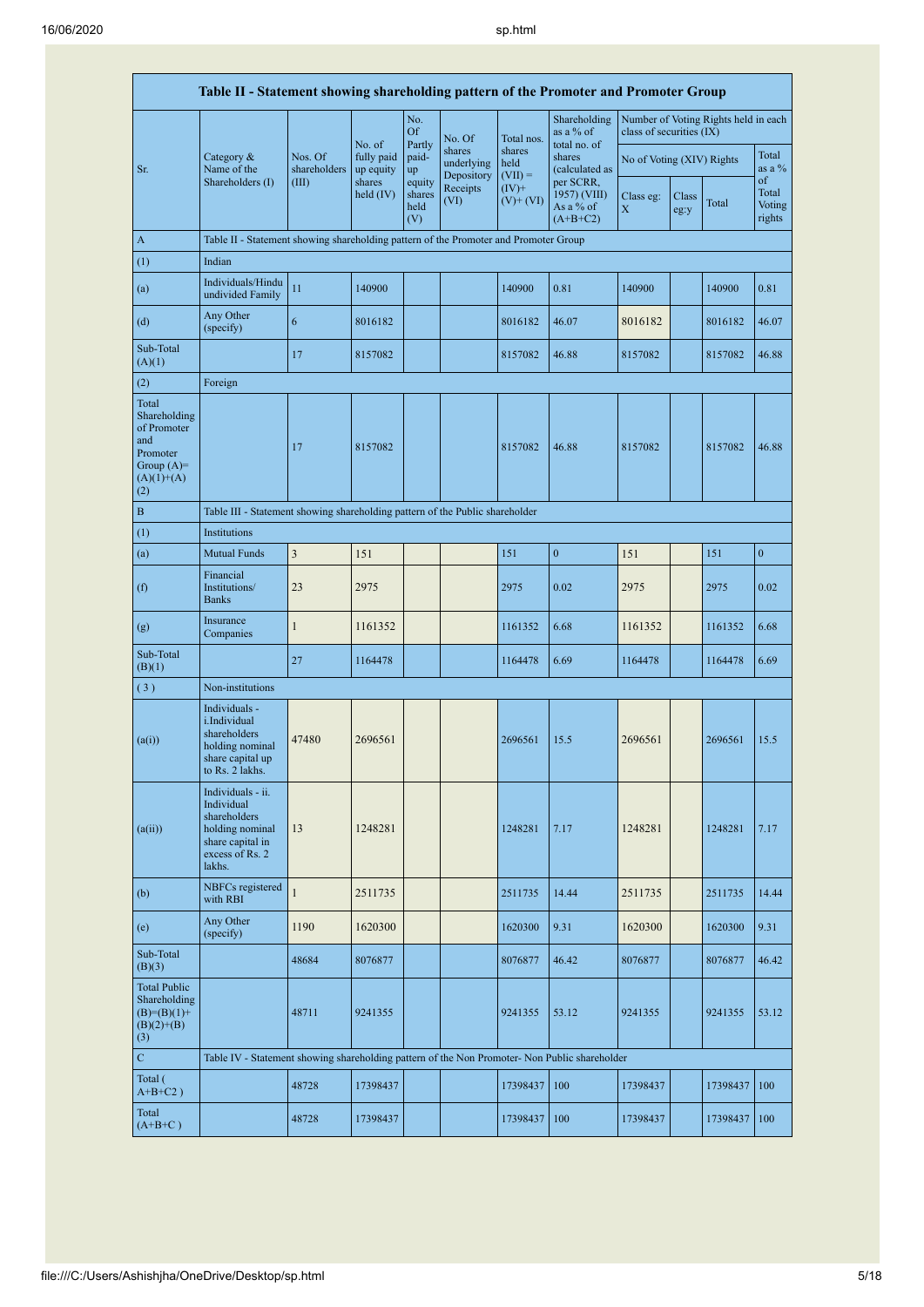|                                                                                         |                                                                               |                                       |                                                           | Table II - Statement showing shareholding pattern of the Promoter and Promoter Group          |            |                                                         |                                                                               |                                                         |                                       |  |
|-----------------------------------------------------------------------------------------|-------------------------------------------------------------------------------|---------------------------------------|-----------------------------------------------------------|-----------------------------------------------------------------------------------------------|------------|---------------------------------------------------------|-------------------------------------------------------------------------------|---------------------------------------------------------|---------------------------------------|--|
| Sr.                                                                                     | No. Of<br>Shares<br>Underlying<br>Outstanding                                 | No. of<br><b>Shares</b><br>Underlying | No. Of Shares<br>Underlying<br>Outstanding<br>convertible | Shareholding, as a %<br>assuming full conversion of<br>convertible securities (as a           |            | Number of<br>Locked in<br>shares $(XII)$                | Number of<br><b>Shares</b><br>pledged or<br>otherwise<br>encumbered<br>(XIII) |                                                         | Number of<br>equity shares<br>held in |  |
|                                                                                         | Outstanding<br>convertible<br><b>Warrants</b><br>securities<br>$(X_i)$<br>(X) |                                       | securities and<br>No. Of Warrants<br>$(Xi)$ (a)           | percentage of diluted share<br>capital) $(XI) = (VII)+(X) As$<br>a % of $(A+B+C2)$            | No.<br>(a) | As a<br>$%$ of<br>total<br><b>Shares</b><br>held<br>(b) | No.<br>(a)                                                                    | As a<br>$%$ of<br>total<br><b>Shares</b><br>held<br>(b) | dematerialized<br>form (XIV)          |  |
| $\mathbf{A}$                                                                            |                                                                               |                                       |                                                           | Table II - Statement showing shareholding pattern of the Promoter and Promoter Group          |            |                                                         |                                                                               |                                                         |                                       |  |
| (1)                                                                                     | Indian                                                                        |                                       |                                                           |                                                                                               |            |                                                         |                                                                               |                                                         |                                       |  |
| (a)                                                                                     |                                                                               |                                       |                                                           | 0.81                                                                                          |            |                                                         |                                                                               |                                                         | 140900                                |  |
| (d)                                                                                     |                                                                               |                                       |                                                           | 46.07                                                                                         |            |                                                         |                                                                               |                                                         | 8016182                               |  |
| Sub-Total (A)<br>(1)                                                                    |                                                                               |                                       |                                                           | 46.88                                                                                         |            |                                                         |                                                                               |                                                         | 8157082                               |  |
| (2)                                                                                     | Foreign                                                                       |                                       |                                                           |                                                                                               |            |                                                         |                                                                               |                                                         |                                       |  |
| Total<br>Shareholding<br>of Promoter<br>and Promoter<br>Group $(A)=$<br>$(A)(1)+(A)(2)$ |                                                                               |                                       |                                                           | 46.88                                                                                         |            |                                                         |                                                                               |                                                         | 8157082                               |  |
| $\overline{B}$                                                                          |                                                                               |                                       |                                                           | Table III - Statement showing shareholding pattern of the Public shareholder                  |            |                                                         |                                                                               |                                                         |                                       |  |
| (1)                                                                                     | Institutions                                                                  |                                       |                                                           |                                                                                               |            |                                                         |                                                                               |                                                         |                                       |  |
| (a)                                                                                     |                                                                               |                                       |                                                           | $\mathbf{0}$                                                                                  |            |                                                         |                                                                               |                                                         | 101                                   |  |
| (f)                                                                                     |                                                                               |                                       |                                                           | 0.02                                                                                          |            |                                                         |                                                                               |                                                         | 1867                                  |  |
| (g)                                                                                     |                                                                               |                                       |                                                           | 6.68                                                                                          |            |                                                         |                                                                               |                                                         | 1161352                               |  |
| Sub-Total (B)<br>(1)                                                                    |                                                                               |                                       |                                                           | 6.69                                                                                          |            |                                                         |                                                                               |                                                         | 1163320                               |  |
| (3)                                                                                     | Non-institutions                                                              |                                       |                                                           |                                                                                               |            |                                                         |                                                                               |                                                         |                                       |  |
| (a(i))                                                                                  |                                                                               |                                       |                                                           | 15.5                                                                                          |            |                                                         |                                                                               |                                                         | 2215491                               |  |
| (a(ii))                                                                                 |                                                                               |                                       |                                                           | 7.17                                                                                          |            |                                                         |                                                                               |                                                         | 1248281                               |  |
| (b)                                                                                     |                                                                               |                                       |                                                           | 14.44                                                                                         |            |                                                         |                                                                               |                                                         | 2511735                               |  |
| (e)                                                                                     |                                                                               |                                       |                                                           | 9.31                                                                                          |            |                                                         |                                                                               |                                                         | 1597485                               |  |
| Sub-Total (B)<br>(3)                                                                    |                                                                               |                                       |                                                           | 46.42                                                                                         |            |                                                         |                                                                               |                                                         | 7572992                               |  |
| <b>Total Public</b><br>Shareholding<br>$(B)=(B)(1)+$<br>$(B)(2)+(B)(3)$                 |                                                                               |                                       |                                                           | 53.12                                                                                         |            |                                                         |                                                                               |                                                         | 8736312                               |  |
| $\mathbf C$                                                                             |                                                                               |                                       |                                                           | Table IV - Statement showing shareholding pattern of the Non Promoter- Non Public shareholder |            |                                                         |                                                                               |                                                         |                                       |  |
| Total (<br>$A+B+C2$ )                                                                   |                                                                               |                                       |                                                           | 100                                                                                           |            |                                                         |                                                                               |                                                         | 16893394                              |  |
| Total (A+B+C<br>$\Box$                                                                  |                                                                               |                                       |                                                           | 100                                                                                           |            |                                                         |                                                                               |                                                         | 16893394                              |  |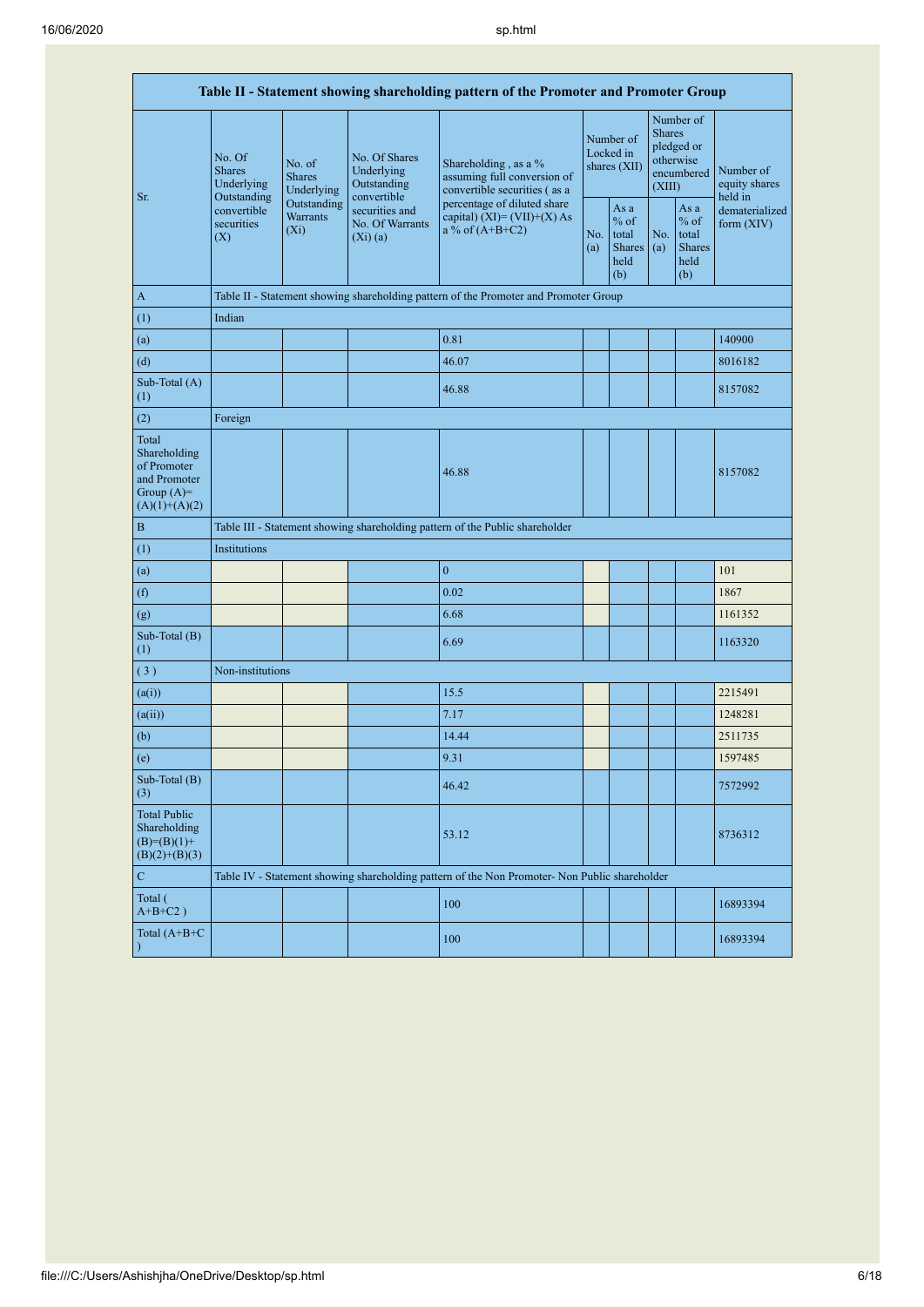|                                                                                                                                                                                          | <b>Individuals/Hindu undivided Family</b>                     |                                   |                                     |                                 |                                   |                           |                                |  |  |
|------------------------------------------------------------------------------------------------------------------------------------------------------------------------------------------|---------------------------------------------------------------|-----------------------------------|-------------------------------------|---------------------------------|-----------------------------------|---------------------------|--------------------------------|--|--|
| Searial No.                                                                                                                                                                              | $\mathbf{1}$                                                  | $\overline{c}$                    | 3                                   | $\overline{4}$                  | 5                                 | 6                         | $\overline{7}$                 |  |  |
| Name of the<br>Shareholders (I)                                                                                                                                                          | <b>LALA BANSI</b><br><b>DHAR &amp; SONS</b>                   | <b>SUMAN</b><br><b>BANSI DHAR</b> | <b>URVASHI</b><br><b>TILAK DHAR</b> | <b>KARUNA</b><br><b>SHRIRAM</b> | <b>MADHAV B</b><br><b>SHRIRAM</b> | ALOK B.<br><b>SHRIRAM</b> | <b>DIVYA</b><br><b>SHRIRAM</b> |  |  |
| PAN(II)                                                                                                                                                                                  | AAAHL0339P                                                    | AAFPD3845D                        | AAHPD8762D                          | AAIPK5135E                      | ABBPS9043F                        | ABBPS9044C                | ABCPS9941B                     |  |  |
| No. of fully paid<br>up equity shares<br>held (IV)                                                                                                                                       | 53916                                                         | 56812                             | 12337                               | 4346                            | 66                                | 8536                      | 87                             |  |  |
| No. Of Partly paid-<br>up equity shares<br>held(V)                                                                                                                                       |                                                               |                                   |                                     |                                 |                                   |                           |                                |  |  |
| No. Of shares<br>underlying<br>Depository<br>Receipts (VI)                                                                                                                               |                                                               |                                   |                                     |                                 |                                   |                           |                                |  |  |
| Total nos. shares<br>held $(VII) = (IV) +$<br>$(V)$ + $(VI)$                                                                                                                             | 53916                                                         | 56812                             | 12337                               | 4346                            | 66                                | 8536                      | 87                             |  |  |
| Shareholding as a<br>% of total no. of<br>shares (calculated<br>as per SCRR,<br>1957) (VIII) As a<br>% of $(A+B+C2)$                                                                     | 0.31                                                          | 0.33                              | 0.07                                | 0.02                            | $\boldsymbol{0}$                  | 0.05                      | $\mathbf{0}$                   |  |  |
|                                                                                                                                                                                          | Number of Voting Rights held in each class of securities (IX) |                                   |                                     |                                 |                                   |                           |                                |  |  |
| Class eg: $X$                                                                                                                                                                            | 53916                                                         | 56812                             | 12337                               | 4346                            | 66                                | 8536                      | 87                             |  |  |
| Class eg:y                                                                                                                                                                               |                                                               |                                   |                                     |                                 |                                   |                           |                                |  |  |
| Total                                                                                                                                                                                    | 53916                                                         | 56812                             | 12337                               | 4346                            | 66                                | 8536                      | 87                             |  |  |
| Total as a % of<br>Total Voting rights                                                                                                                                                   | 0.31                                                          | 0.33                              | 0.07                                | 0.02                            | $\overline{0}$                    | 0.05                      | $\boldsymbol{0}$               |  |  |
| No. Of Shares<br>Underlying<br>Outstanding<br>convertible<br>securities $(X)$                                                                                                            |                                                               |                                   |                                     |                                 |                                   |                           |                                |  |  |
| No. of Shares<br>Underlying<br>Outstanding<br>Warrants (Xi)                                                                                                                              |                                                               |                                   |                                     |                                 |                                   |                           |                                |  |  |
| No. Of Shares<br>Underlying<br>Outstanding<br>convertible<br>securities and No.<br>Of Warrants (Xi)<br>(a)                                                                               |                                                               |                                   |                                     |                                 |                                   |                           |                                |  |  |
| Shareholding, as a<br>% assuming full<br>conversion of<br>convertible<br>securities (as a<br>percentage of<br>diluted share<br>capital) (XI)=<br>$(VII)+(Xi)(a) As a$<br>% of $(A+B+C2)$ | 0.31                                                          | 0.33                              | 0.07                                | 0.02                            | $\boldsymbol{0}$                  | 0.05                      | $\boldsymbol{0}$               |  |  |
| Number of Locked in shares (XII)                                                                                                                                                         |                                                               |                                   |                                     |                                 |                                   |                           |                                |  |  |
| No. (a)                                                                                                                                                                                  |                                                               |                                   |                                     |                                 |                                   |                           |                                |  |  |
| As a % of total<br>Shares held (b)                                                                                                                                                       |                                                               |                                   |                                     |                                 |                                   |                           |                                |  |  |
|                                                                                                                                                                                          | Number of Shares pledged or otherwise encumbered (XIII)       |                                   |                                     |                                 |                                   |                           |                                |  |  |
| No. (a)                                                                                                                                                                                  |                                                               |                                   |                                     |                                 |                                   |                           |                                |  |  |
| As a % of total<br>Shares held (b)                                                                                                                                                       |                                                               |                                   |                                     |                                 |                                   |                           |                                |  |  |
| Number of equity<br>shares held in<br>dematerialized<br>form $(XIV)$                                                                                                                     | 53916                                                         | 56812                             | 12337                               | 4346                            | 66                                | 8536                      | 87                             |  |  |
| Reason for not providing PAN                                                                                                                                                             |                                                               |                                   |                                     |                                 |                                   |                           |                                |  |  |
| Reason for not<br>providing PAN                                                                                                                                                          |                                                               |                                   |                                     |                                 |                                   |                           |                                |  |  |
| Shareholder type                                                                                                                                                                         | Promoter Group                                                | Promoter<br>Group                 | Promoter                            | Promoter<br>Group               | Promoter                          | Promoter                  | Promoter<br>Group              |  |  |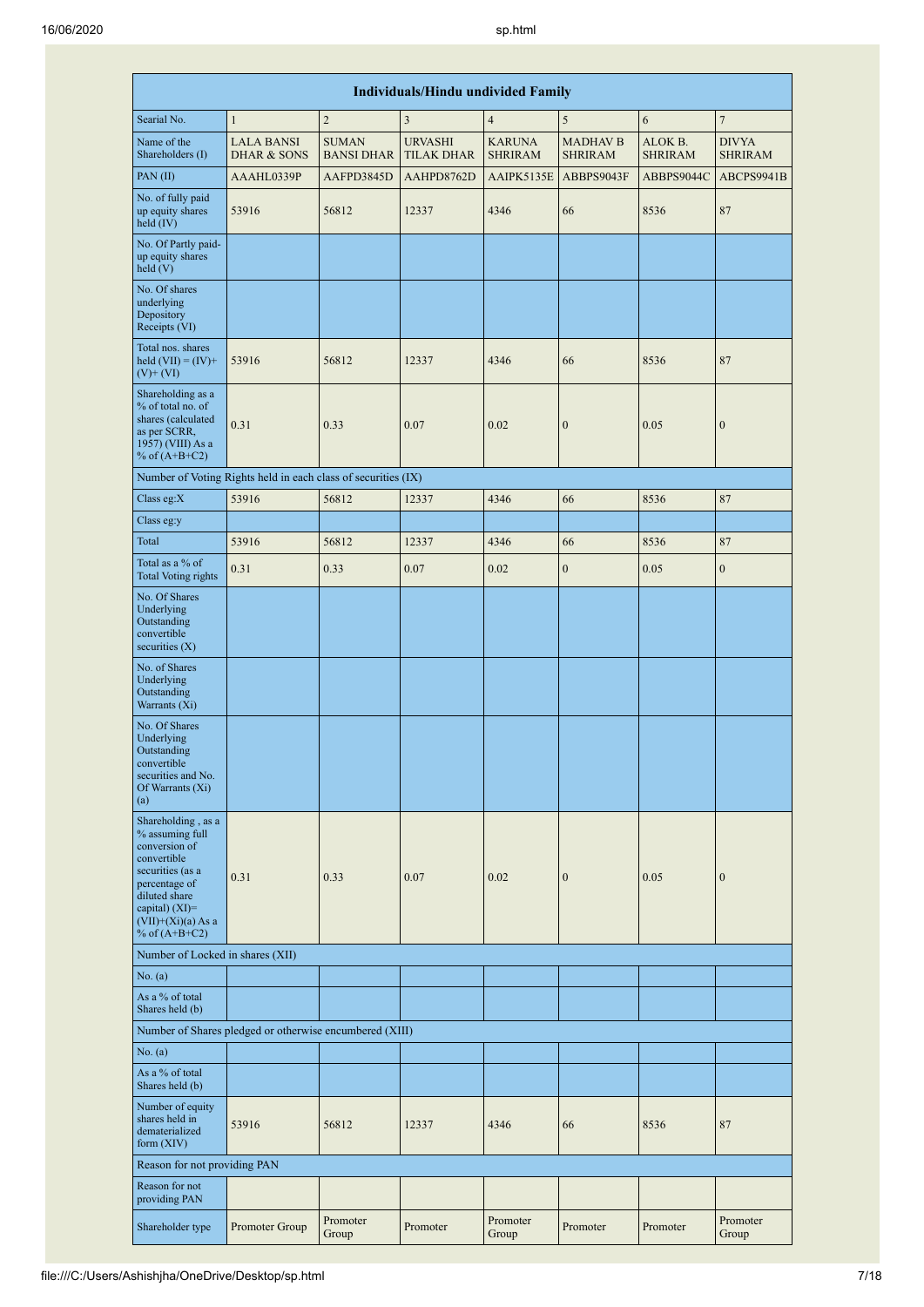|                                                                                                                                                                                             |                                                               |                   | <b>Individuals/Hindu undivided Family</b> |                      |                       |
|---------------------------------------------------------------------------------------------------------------------------------------------------------------------------------------------|---------------------------------------------------------------|-------------------|-------------------------------------------|----------------------|-----------------------|
| Searial No.                                                                                                                                                                                 | 8                                                             | 9                 | 10                                        | 11                   |                       |
| Name of the<br>Shareholders (I)                                                                                                                                                             | <b>AKSHAY DHAR</b>                                            | <b>ADITI DHAR</b> | <b>KANIKA SHRIRAM</b>                     | <b>RUDRA SHRIRAM</b> | Click here to go back |
| PAN $(II)$                                                                                                                                                                                  | AGNPD2509G                                                    | AKSPD8434D        | AUZPS7320L                                | CEAPS0244G           | Total                 |
| No. of fully paid<br>up equity shares<br>held $(IV)$                                                                                                                                        | 100                                                           | 100               | 4500                                      | 100                  | 140900                |
| No. Of Partly paid-<br>up equity shares<br>held $(V)$                                                                                                                                       |                                                               |                   |                                           |                      |                       |
| No. Of shares<br>underlying<br>Depository<br>Receipts (VI)                                                                                                                                  |                                                               |                   |                                           |                      |                       |
| Total nos. shares<br>held $(VII) = (IV) +$<br>$(V)$ + $(VI)$                                                                                                                                | 100                                                           | 100               | 4500                                      | 100                  | 140900                |
| Shareholding as a<br>% of total no. of<br>shares (calculated<br>as per SCRR,<br>1957) (VIII) As a<br>% of $(A+B+C2)$                                                                        | $\mathbf{0}$                                                  | $\mathbf{0}$      | 0.03                                      | $\mathbf{0}$         | 0.81                  |
|                                                                                                                                                                                             | Number of Voting Rights held in each class of securities (IX) |                   |                                           |                      |                       |
| Class eg:X                                                                                                                                                                                  | 100                                                           | 100               | 4500                                      | 100                  | 140900                |
| Class eg:y                                                                                                                                                                                  |                                                               |                   |                                           |                      |                       |
| Total                                                                                                                                                                                       | 100                                                           | 100               | 4500                                      | 100                  | 140900                |
| Total as a % of<br><b>Total Voting rights</b>                                                                                                                                               | $\mathbf{0}$                                                  | $\boldsymbol{0}$  | 0.03                                      | $\boldsymbol{0}$     | 0.81                  |
| No. Of Shares<br>Underlying<br>Outstanding<br>convertible<br>securities $(X)$                                                                                                               |                                                               |                   |                                           |                      |                       |
| No. of Shares<br>Underlying<br>Outstanding<br>Warrants (Xi)                                                                                                                                 |                                                               |                   |                                           |                      |                       |
| No. Of Shares<br>Underlying<br>Outstanding<br>convertible<br>securities and No.<br>Of Warrants (Xi)<br>(a)                                                                                  |                                                               |                   |                                           |                      |                       |
| Shareholding, as a<br>% assuming full<br>conversion of<br>convertible<br>securities (as a<br>percentage of<br>diluted share<br>capital) $(XI)$ =<br>$(VII)+(Xi)(a)$ As a<br>% of $(A+B+C2)$ | $\boldsymbol{0}$                                              | $\boldsymbol{0}$  | 0.03                                      | $\mathbf{0}$         | 0.81                  |
| Number of Locked in shares (XII)                                                                                                                                                            |                                                               |                   |                                           |                      |                       |
| No. (a)                                                                                                                                                                                     |                                                               |                   |                                           |                      |                       |
| As a % of total<br>Shares held (b)                                                                                                                                                          |                                                               |                   |                                           |                      |                       |
|                                                                                                                                                                                             | Number of Shares pledged or otherwise encumbered (XIII)       |                   |                                           |                      |                       |
| No. (a)                                                                                                                                                                                     |                                                               |                   |                                           |                      |                       |
| As a % of total<br>Shares held (b)                                                                                                                                                          |                                                               |                   |                                           |                      |                       |
| Number of equity<br>shares held in<br>dematerialized<br>form $(XIV)$                                                                                                                        | 100                                                           | 100               | 4500                                      | 100                  | 140900                |
| Reason for not providing PAN                                                                                                                                                                |                                                               |                   |                                           |                      |                       |
| Reason for not<br>providing PAN                                                                                                                                                             |                                                               |                   |                                           |                      |                       |
| Shareholder type                                                                                                                                                                            | Promoter Group                                                | Promoter Group    | Promoter Group                            | Promoter Group       |                       |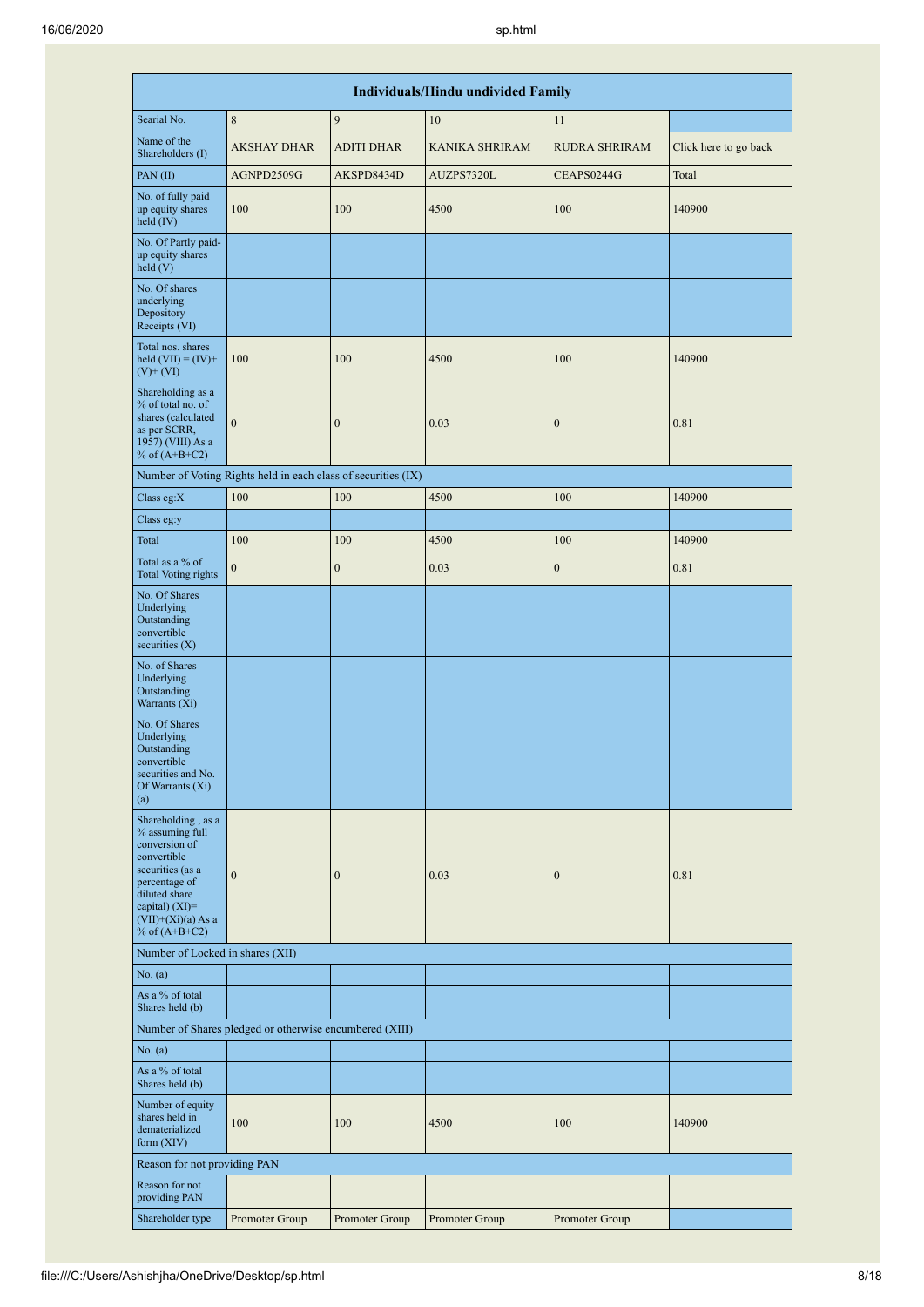|                                                                                                                                                                                        |                                                               |                                                  | Any Other (specify)                            |                                      |                                        |                                               |
|----------------------------------------------------------------------------------------------------------------------------------------------------------------------------------------|---------------------------------------------------------------|--------------------------------------------------|------------------------------------------------|--------------------------------------|----------------------------------------|-----------------------------------------------|
| Searial No.                                                                                                                                                                            | $\mathbf{1}$                                                  | $\overline{2}$                                   | 3                                              | $\overline{4}$                       | 5                                      | 6                                             |
| Category                                                                                                                                                                               | <b>Bodies Corporate</b>                                       | <b>Bodies</b><br>Corporate                       | <b>Bodies</b><br>Corporate                     | <b>Bodies</b><br>Corporate           | <b>Bodies Corporate</b>                | <b>Bodies Corporate</b>                       |
| Name of the<br>Shareholders (I)                                                                                                                                                        | <b>BANTAM</b><br><b>ENTERPRISES</b><br>PVT LTD.               | <b>VERSA</b><br><b>TRADING</b><br><b>LIMITED</b> | <b>DCM</b><br><b>HYUNDAI</b><br><b>LIMITED</b> | H. R.<br><b>TRAVELS</b><br>PVT. LTD. | <b>HI-VAC WARES</b><br>PRIVATE LIMITED | <b>LILY</b><br><b>COMMERCIAL</b><br>PVT. LTD. |
| PAN $(II)$                                                                                                                                                                             | AAACB0346B                                                    | AAACD0109L                                       | AAACD2712K                                     | AAACH3123L                           | AAACH4278A                             | AAACL3872G                                    |
| No. of the<br>Shareholders (I)                                                                                                                                                         | 1                                                             | 1                                                | 1                                              | 1                                    | $\mathbf{1}$                           | $\mathbf{1}$                                  |
| No. of fully paid<br>up equity shares<br>held $(IV)$                                                                                                                                   | 1356968                                                       | 2224725                                          | 4173                                           | 642580                               | 793257                                 | 2994479                                       |
| No. Of Partly paid-<br>up equity shares<br>$\text{held}$ (V)                                                                                                                           |                                                               |                                                  |                                                |                                      |                                        |                                               |
| No. Of shares<br>underlying<br>Depository<br>Receipts (VI)                                                                                                                             |                                                               |                                                  |                                                |                                      |                                        |                                               |
| Total nos. shares<br>held $(VII) = (IV) +$<br>$(V)$ + $(VI)$                                                                                                                           | 1356968                                                       | 2224725                                          | 4173                                           | 642580                               | 793257                                 | 2994479                                       |
| Shareholding as a<br>% of total no. of<br>shares (calculated<br>as per SCRR,<br>1957) (VIII) As a<br>% of $(A+B+C2)$                                                                   | 7.8                                                           | 12.79                                            | 0.02                                           | 3.69                                 | 4.56                                   | 17.21                                         |
|                                                                                                                                                                                        | Number of Voting Rights held in each class of securities (IX) |                                                  |                                                |                                      |                                        |                                               |
| Class eg: X                                                                                                                                                                            | 1356968                                                       | 2224725                                          | 4173                                           | 642580                               | 793257                                 | 2994479                                       |
| Class eg:y                                                                                                                                                                             |                                                               |                                                  |                                                |                                      |                                        |                                               |
| Total                                                                                                                                                                                  | 1356968                                                       | 2224725                                          | 4173                                           | 642580                               | 793257                                 | 2994479                                       |
| Total as a % of<br><b>Total Voting rights</b>                                                                                                                                          | 7.8                                                           | 12.79                                            | 0.02                                           | 3.69                                 | 4.56                                   | 17.21                                         |
| No. Of Shares<br>Underlying<br>Outstanding<br>convertible<br>securities $(X)$                                                                                                          |                                                               |                                                  |                                                |                                      |                                        |                                               |
| No. of Shares<br>Underlying<br>Outstanding<br>Warrants (Xi)                                                                                                                            |                                                               |                                                  |                                                |                                      |                                        |                                               |
| No. Of Shares<br>Underlying<br>Outstanding<br>convertible<br>securities and No.<br>Of Warrants (Xi)<br>(a)                                                                             |                                                               |                                                  |                                                |                                      |                                        |                                               |
| Shareholding, as a<br>% assuming full<br>conversion of<br>convertible<br>securities (as a<br>percentage of<br>diluted share<br>capital) $(XI)=$<br>$(VII)+(X)$ As a %<br>of $(A+B+C2)$ | 7.8                                                           | 12.79                                            | 0.02                                           | 3.69                                 | 4.56                                   | 17.21                                         |
| Number of Locked in shares (XII)                                                                                                                                                       |                                                               |                                                  |                                                |                                      |                                        |                                               |
| No. (a)                                                                                                                                                                                |                                                               |                                                  |                                                |                                      |                                        |                                               |
| As a % of total<br>Shares held (b)                                                                                                                                                     |                                                               |                                                  |                                                |                                      |                                        |                                               |
|                                                                                                                                                                                        | Number of Shares pledged or otherwise encumbered (XIII)       |                                                  |                                                |                                      |                                        |                                               |
| No. (a)                                                                                                                                                                                |                                                               |                                                  |                                                |                                      |                                        |                                               |
| As a % of total<br>Shares held (b)                                                                                                                                                     |                                                               |                                                  |                                                |                                      |                                        |                                               |
| Number of equity<br>shares held in<br>dematerialized<br>form (XIV)                                                                                                                     | 1356968                                                       | 2224725                                          | 4173                                           | 642580                               | 793257                                 | 2994479                                       |
|                                                                                                                                                                                        |                                                               |                                                  |                                                |                                      |                                        |                                               |

Reason for not providing PAN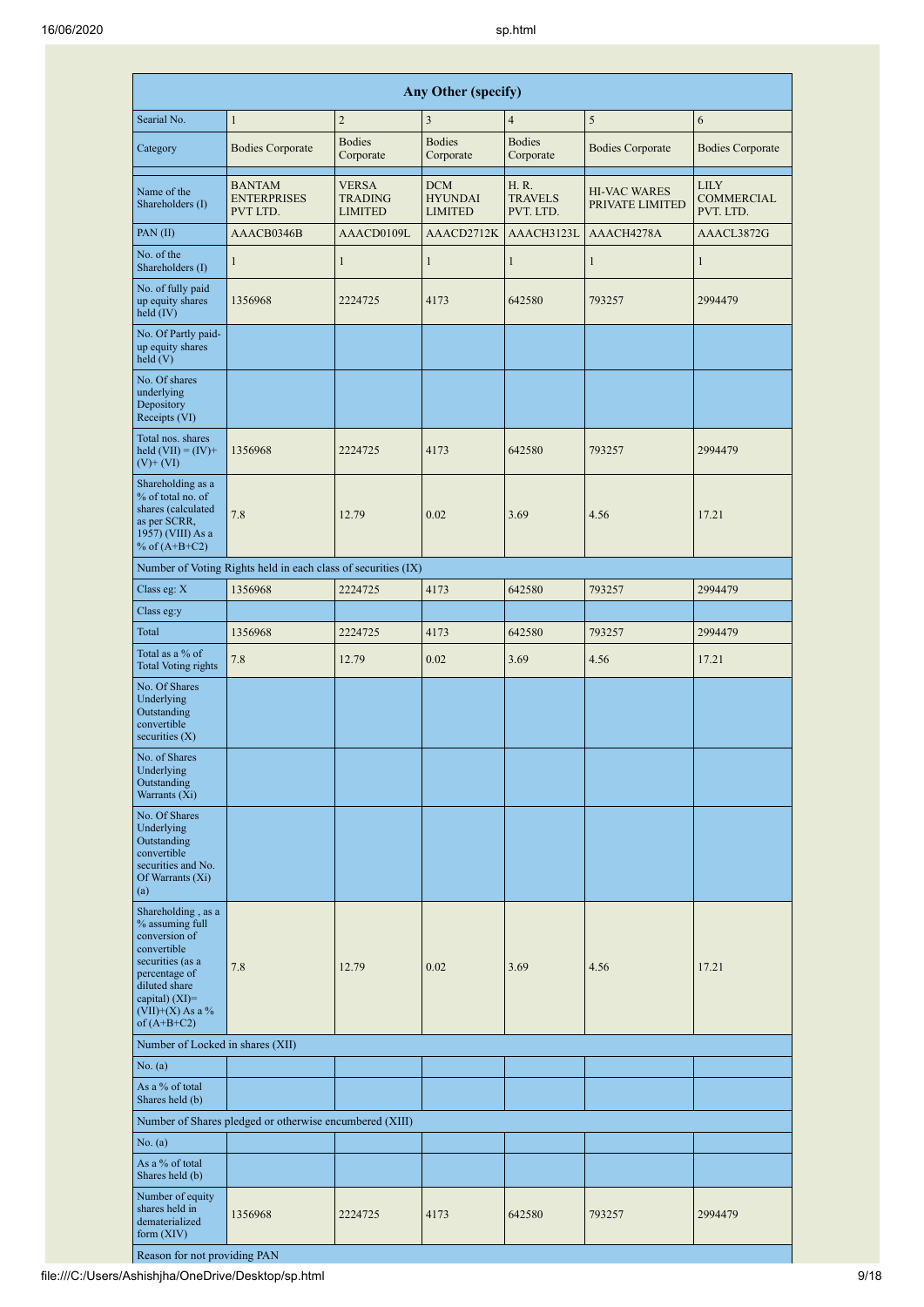| Reason for not<br>providing PAN |                |                       |                   |                   |                |                       |
|---------------------------------|----------------|-----------------------|-------------------|-------------------|----------------|-----------------------|
| Shareholder type                | Promoter Group | <b>Promoter Group</b> | Promoter<br>Group | Promoter<br>Group | Promoter Group | <b>Promoter Group</b> |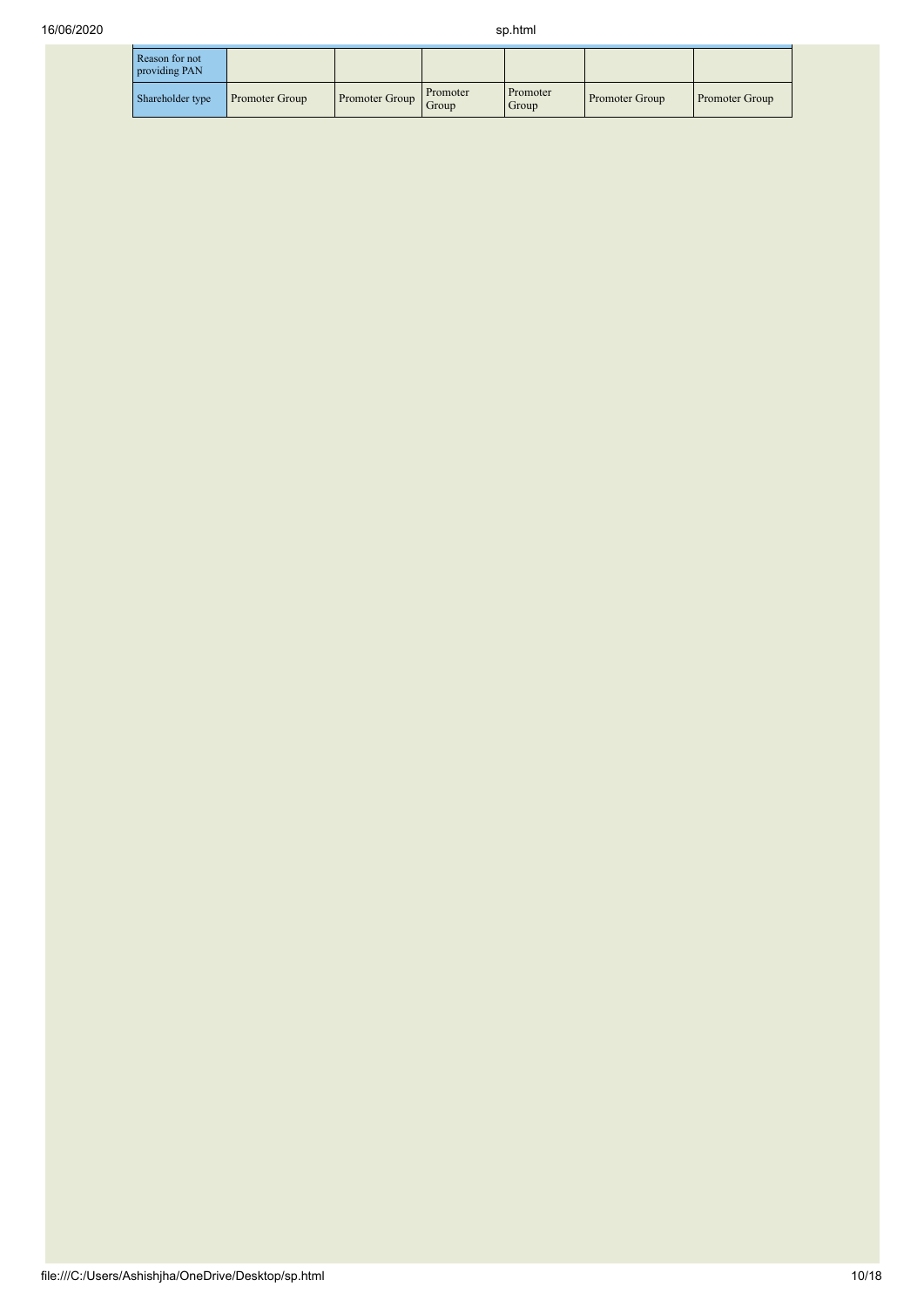|                                                                                                                                                                                      | Any Other (specify)                                           |
|--------------------------------------------------------------------------------------------------------------------------------------------------------------------------------------|---------------------------------------------------------------|
| Searial No.                                                                                                                                                                          |                                                               |
| Category                                                                                                                                                                             | Click here to go back                                         |
| Name of the<br>Shareholders (I)                                                                                                                                                      |                                                               |
| PAN $(II)$                                                                                                                                                                           | Total                                                         |
| No. of the<br>Shareholders (I)                                                                                                                                                       | 6                                                             |
| No. of fully paid<br>up equity shares<br>held $(IV)$                                                                                                                                 | 8016182                                                       |
| No. Of Partly paid-<br>up equity shares<br>held (V)                                                                                                                                  |                                                               |
| No. Of shares<br>underlying<br>Depository<br>Receipts (VI)                                                                                                                           |                                                               |
| Total nos. shares<br>held $(VII) = (IV) +$<br>$(V)$ + $(VI)$                                                                                                                         | 8016182                                                       |
| Shareholding as a<br>% of total no. of<br>shares (calculated<br>as per SCRR,<br>1957) (VIII) As a<br>% of $(A+B+C2)$                                                                 | 46.07                                                         |
|                                                                                                                                                                                      | Number of Voting Rights held in each class of securities (IX) |
| Class eg: X                                                                                                                                                                          | 8016182                                                       |
| Class eg:y                                                                                                                                                                           |                                                               |
| Total                                                                                                                                                                                | 8016182                                                       |
| Total as a % of<br>Total Voting rights                                                                                                                                               | 46.07                                                         |
| No. Of Shares<br>Underlying<br>Outstanding<br>convertible<br>securities $(X)$                                                                                                        |                                                               |
| No. of Shares<br>Underlying<br>Outstanding<br>Warrants (X1)                                                                                                                          |                                                               |
| No. Of Shares<br>Underlying<br>Outstanding<br>convertible<br>securities and No.<br>Of Warrants (Xi)<br>(a)                                                                           |                                                               |
| Shareholding, as a<br>% assuming full<br>conversion of<br>convertible<br>securities (as a<br>percentage of<br>diluted share<br>capital) (XI)=<br>$(VII)+(X)$ As a %<br>of $(A+B+C2)$ | 46.07                                                         |
| Number of Locked in shares (XII)                                                                                                                                                     |                                                               |
| No. (a)                                                                                                                                                                              |                                                               |
| As a % of total<br>Shares held (b)                                                                                                                                                   |                                                               |
|                                                                                                                                                                                      | Number of Shares pledged or otherwise encumbered (XIII)       |
| No. (a)                                                                                                                                                                              |                                                               |
| As a % of total<br>Shares held (b)                                                                                                                                                   |                                                               |
| Number of equity<br>shares held in<br>dematerialized<br>form (XIV)                                                                                                                   | 8016182                                                       |
| Reason for not providing PAN                                                                                                                                                         |                                                               |
| Reason for not                                                                                                                                                                       |                                                               |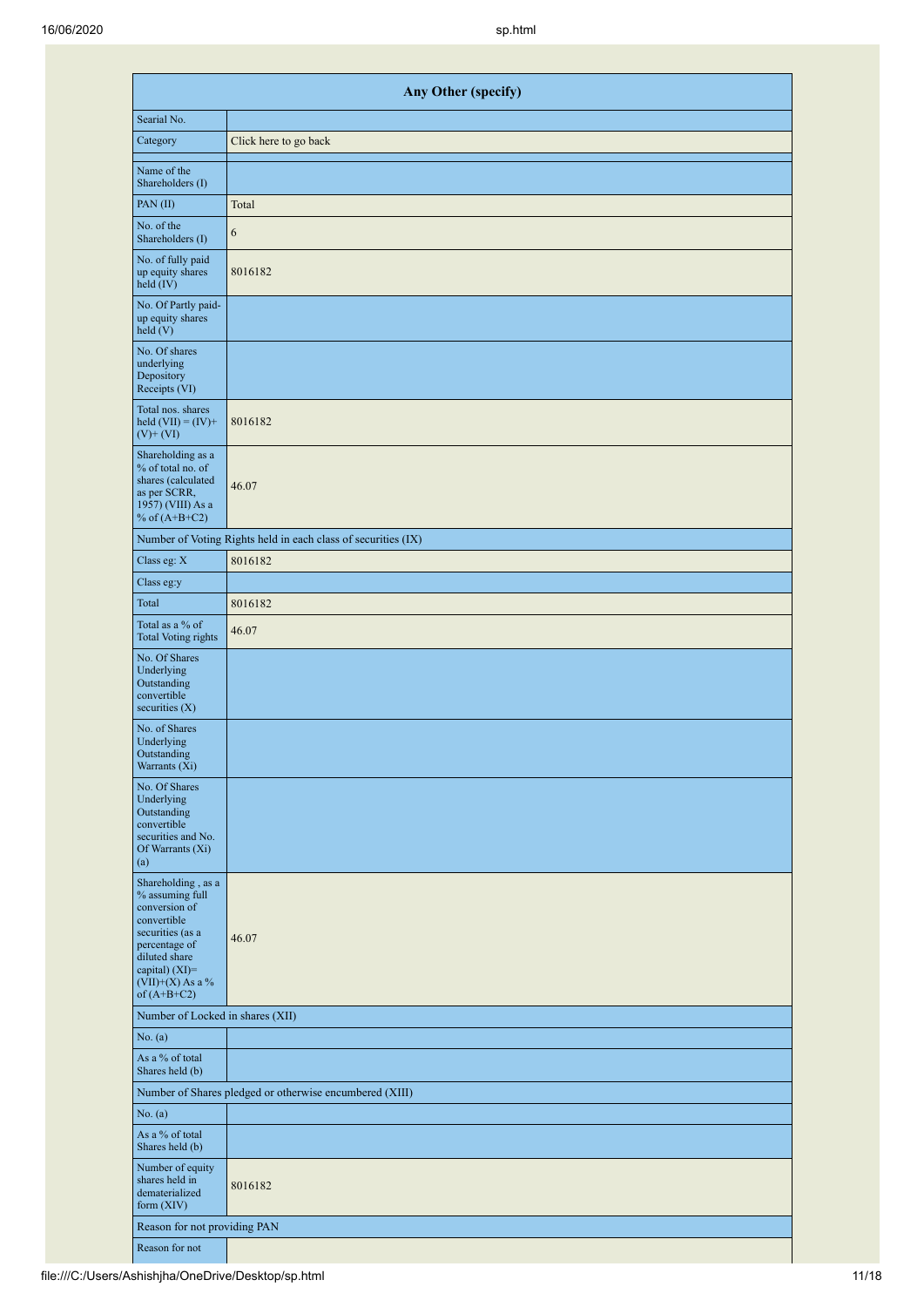| providing PAN                   |  |
|---------------------------------|--|
| $\blacksquare$ Shareholder type |  |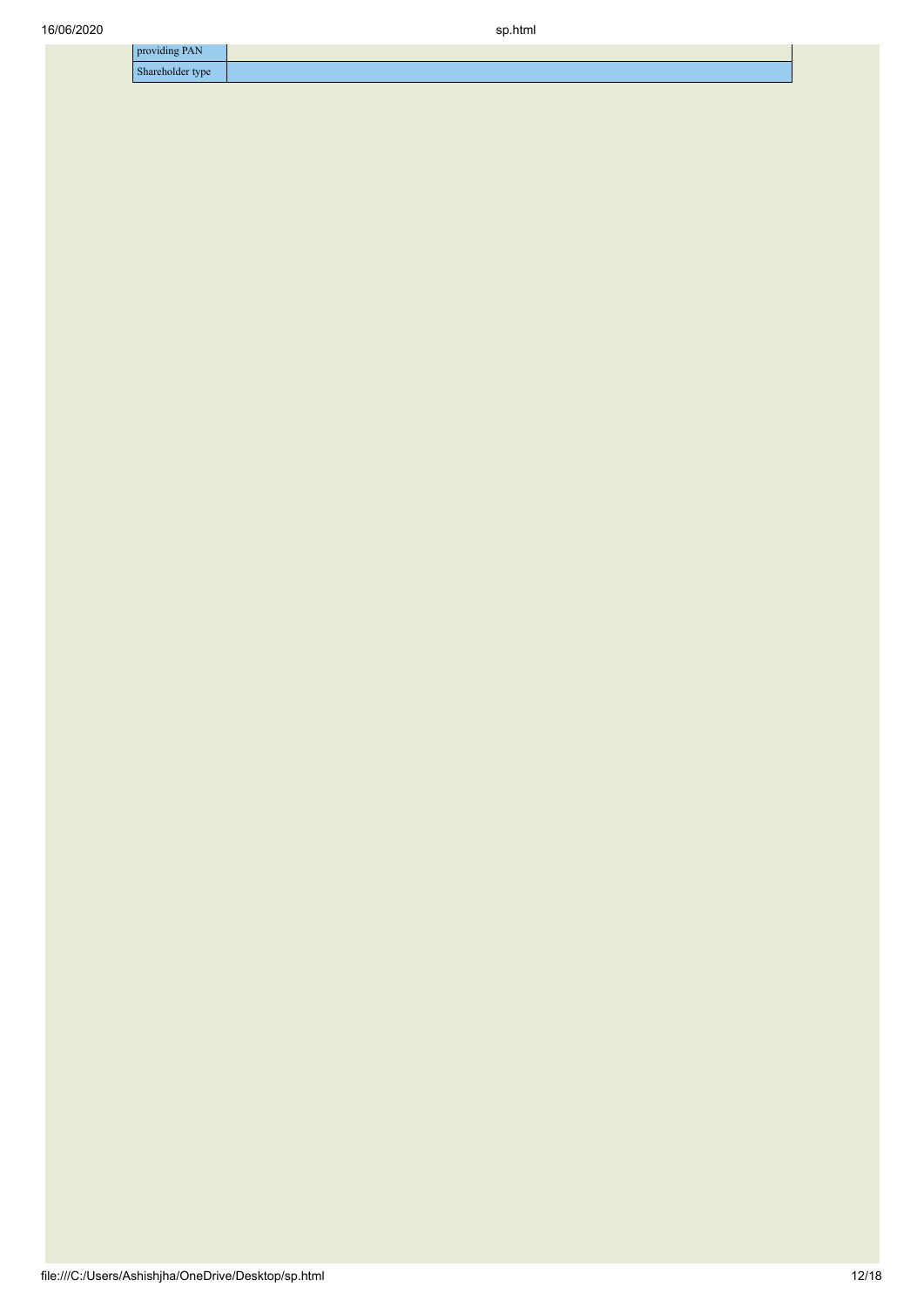| <b>Insurance Companies</b>                                                                                                                                                           |                                                               |                       |  |  |  |  |  |  |  |
|--------------------------------------------------------------------------------------------------------------------------------------------------------------------------------------|---------------------------------------------------------------|-----------------------|--|--|--|--|--|--|--|
| Searial No.                                                                                                                                                                          | $\mathbf{1}$                                                  |                       |  |  |  |  |  |  |  |
| Name of the<br>Shareholders (I)                                                                                                                                                      | LIFE INSURANCE CORPORATION OF INDIA                           | Click here to go back |  |  |  |  |  |  |  |
| PAN(II)                                                                                                                                                                              | AAACL0582H                                                    | Total                 |  |  |  |  |  |  |  |
| No. of fully paid<br>up equity shares<br>held $(IV)$                                                                                                                                 | 1161352                                                       | 1161352               |  |  |  |  |  |  |  |
| No. Of Partly paid-<br>up equity shares<br>$\text{held}$ (V)                                                                                                                         |                                                               |                       |  |  |  |  |  |  |  |
| No. Of shares<br>underlying<br>Depository<br>Receipts (VI)                                                                                                                           |                                                               |                       |  |  |  |  |  |  |  |
| Total nos. shares<br>held $(VII) = (IV) +$<br>$(V)$ + $(VI)$                                                                                                                         | 1161352                                                       | 1161352               |  |  |  |  |  |  |  |
| Shareholding as a<br>% of total no. of<br>shares (calculated<br>as per SCRR,<br>1957) (VIII) As a<br>% of $(A+B+C2)$                                                                 | 6.68                                                          | 6.68                  |  |  |  |  |  |  |  |
|                                                                                                                                                                                      | Number of Voting Rights held in each class of securities (IX) |                       |  |  |  |  |  |  |  |
| Class eg: X                                                                                                                                                                          | 1161352                                                       | 1161352               |  |  |  |  |  |  |  |
| Class eg:y                                                                                                                                                                           |                                                               |                       |  |  |  |  |  |  |  |
| Total                                                                                                                                                                                | 1161352                                                       | 1161352               |  |  |  |  |  |  |  |
| Total as a % of<br><b>Total Voting rights</b>                                                                                                                                        | 6.68                                                          | 6.68                  |  |  |  |  |  |  |  |
| No. Of Shares<br>Underlying<br>Outstanding<br>convertible<br>securities $(X)$                                                                                                        |                                                               |                       |  |  |  |  |  |  |  |
| No. of Shares<br>Underlying<br>Outstanding<br>Warrants (Xi)                                                                                                                          |                                                               |                       |  |  |  |  |  |  |  |
| No. Of Shares<br>Underlying<br>Outstanding<br>convertible<br>securities and No.<br>Of Warrants (Xi)<br>(a)                                                                           |                                                               |                       |  |  |  |  |  |  |  |
| Shareholding, as a<br>% assuming full<br>conversion of<br>convertible<br>securities (as a<br>percentage of<br>diluted share<br>capital) (XI)=<br>$(VII)+(X)$ As a %<br>of $(A+B+C2)$ | 6.68                                                          | 6.68                  |  |  |  |  |  |  |  |
| Number of Locked in shares (XII)                                                                                                                                                     |                                                               |                       |  |  |  |  |  |  |  |
| No. (a)                                                                                                                                                                              |                                                               |                       |  |  |  |  |  |  |  |
| As a % of total<br>Shares held (b)                                                                                                                                                   |                                                               |                       |  |  |  |  |  |  |  |
| Number of equity<br>shares held in<br>dematerialized<br>form $(XIV)$                                                                                                                 | 1161352                                                       | 1161352               |  |  |  |  |  |  |  |
| Reason for not providing PAN                                                                                                                                                         |                                                               |                       |  |  |  |  |  |  |  |
| Reason for not<br>providing PAN                                                                                                                                                      |                                                               |                       |  |  |  |  |  |  |  |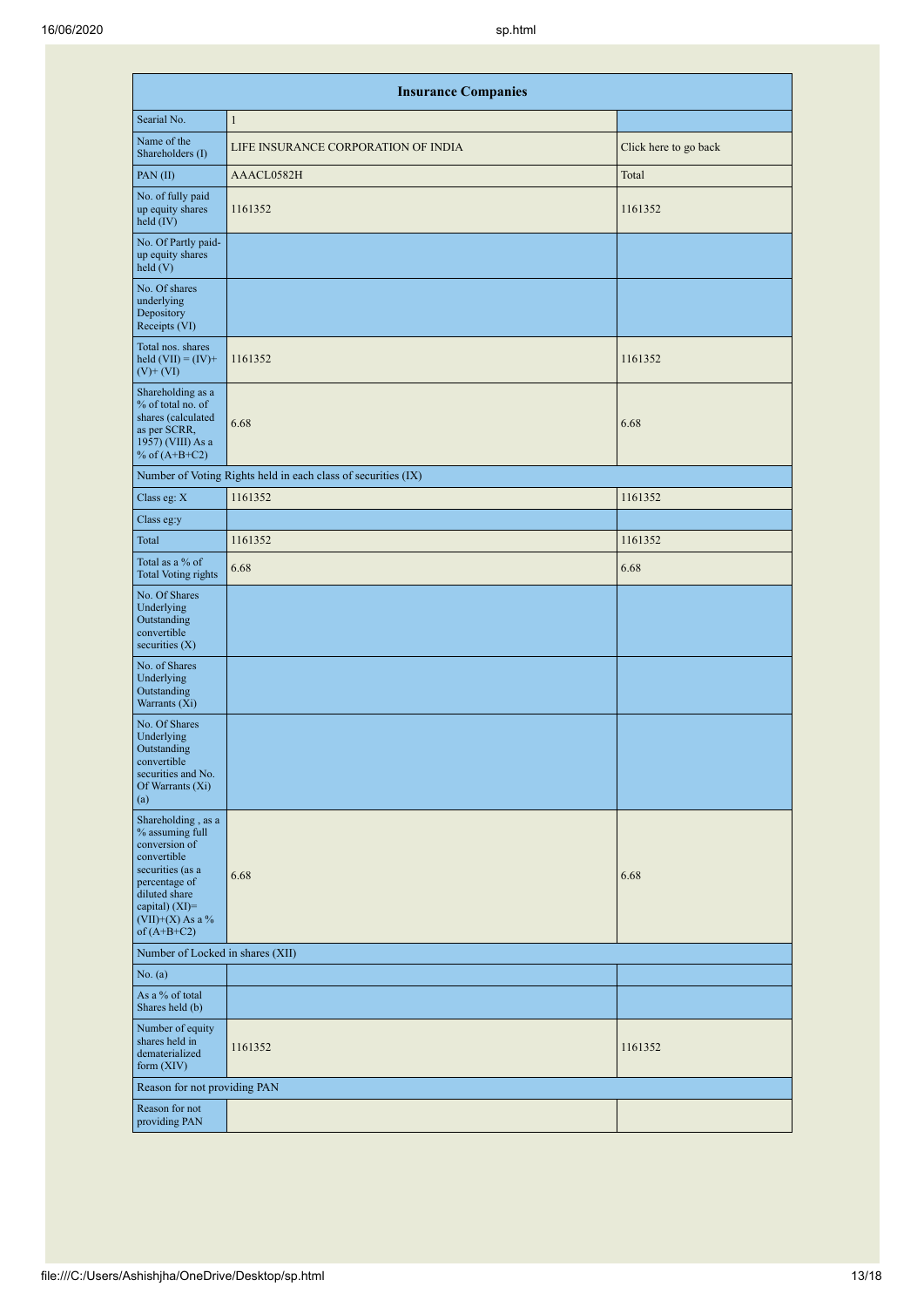| Individuals - ii. Individual shareholders holding nominal share capital in excess of Rs. 2 lakhs.                                                                                  |                                                               |                       |  |  |  |  |  |  |  |
|------------------------------------------------------------------------------------------------------------------------------------------------------------------------------------|---------------------------------------------------------------|-----------------------|--|--|--|--|--|--|--|
| Searial No.                                                                                                                                                                        | $\mathbf{1}$                                                  |                       |  |  |  |  |  |  |  |
| Name of the<br>Shareholders (I)                                                                                                                                                    | MINAL BHARAT PATEL                                            | Click here to go back |  |  |  |  |  |  |  |
| $PAN$ (II)                                                                                                                                                                         | AACPP5126G                                                    | Total                 |  |  |  |  |  |  |  |
| No. of fully paid<br>up equity shares<br>held $(IV)$                                                                                                                               | 519618                                                        | 519618                |  |  |  |  |  |  |  |
| No. Of Partly paid-<br>up equity shares<br>held(V)                                                                                                                                 |                                                               |                       |  |  |  |  |  |  |  |
| No. Of shares<br>underlying<br>Depository<br>Receipts (VI)                                                                                                                         |                                                               |                       |  |  |  |  |  |  |  |
| Total nos. shares<br>held $(VII) = (IV) +$<br>$(V)$ + $(VI)$                                                                                                                       | 519618                                                        | 519618                |  |  |  |  |  |  |  |
| Shareholding as a<br>% of total no. of<br>shares (calculated<br>as per SCRR,<br>1957) (VIII) As a<br>% of $(A+B+C2)$                                                               | 2.99                                                          | 2.99                  |  |  |  |  |  |  |  |
|                                                                                                                                                                                    | Number of Voting Rights held in each class of securities (IX) |                       |  |  |  |  |  |  |  |
| Class eg: X                                                                                                                                                                        | 519618                                                        | 519618                |  |  |  |  |  |  |  |
| Class eg:y                                                                                                                                                                         |                                                               |                       |  |  |  |  |  |  |  |
| Total                                                                                                                                                                              | 519618                                                        | 519618                |  |  |  |  |  |  |  |
| Total as a % of<br><b>Total Voting rights</b>                                                                                                                                      | 2.99                                                          | 2.99                  |  |  |  |  |  |  |  |
| No. Of Shares<br>Underlying<br>Outstanding<br>convertible<br>securities $(X)$                                                                                                      |                                                               |                       |  |  |  |  |  |  |  |
| No. of Shares<br>Underlying<br>Outstanding<br>Warrants (Xi)                                                                                                                        |                                                               |                       |  |  |  |  |  |  |  |
| No. Of Shares<br>Underlying<br>Outstanding<br>convertible<br>securities and No.<br>Of Warrants (Xi)<br>(a)                                                                         |                                                               |                       |  |  |  |  |  |  |  |
| Shareholding, as a<br>% assuming full<br>conversion of<br>convertible<br>securities (as a<br>percentage of<br>diluted share<br>capital) (XI)=<br>$(VII)+(X)$ As a %<br>of (A+B+C2) | 2.99                                                          | 2.99                  |  |  |  |  |  |  |  |
| Number of Locked in shares (XII)                                                                                                                                                   |                                                               |                       |  |  |  |  |  |  |  |
| No. (a)                                                                                                                                                                            |                                                               |                       |  |  |  |  |  |  |  |
| As a % of total<br>Shares held (b)                                                                                                                                                 |                                                               |                       |  |  |  |  |  |  |  |
| Number of equity<br>shares held in<br>dematerialized<br>form (XIV)                                                                                                                 | 519618                                                        | 519618                |  |  |  |  |  |  |  |
| Reason for not providing PAN                                                                                                                                                       |                                                               |                       |  |  |  |  |  |  |  |
| Reason for not<br>providing PAN                                                                                                                                                    |                                                               |                       |  |  |  |  |  |  |  |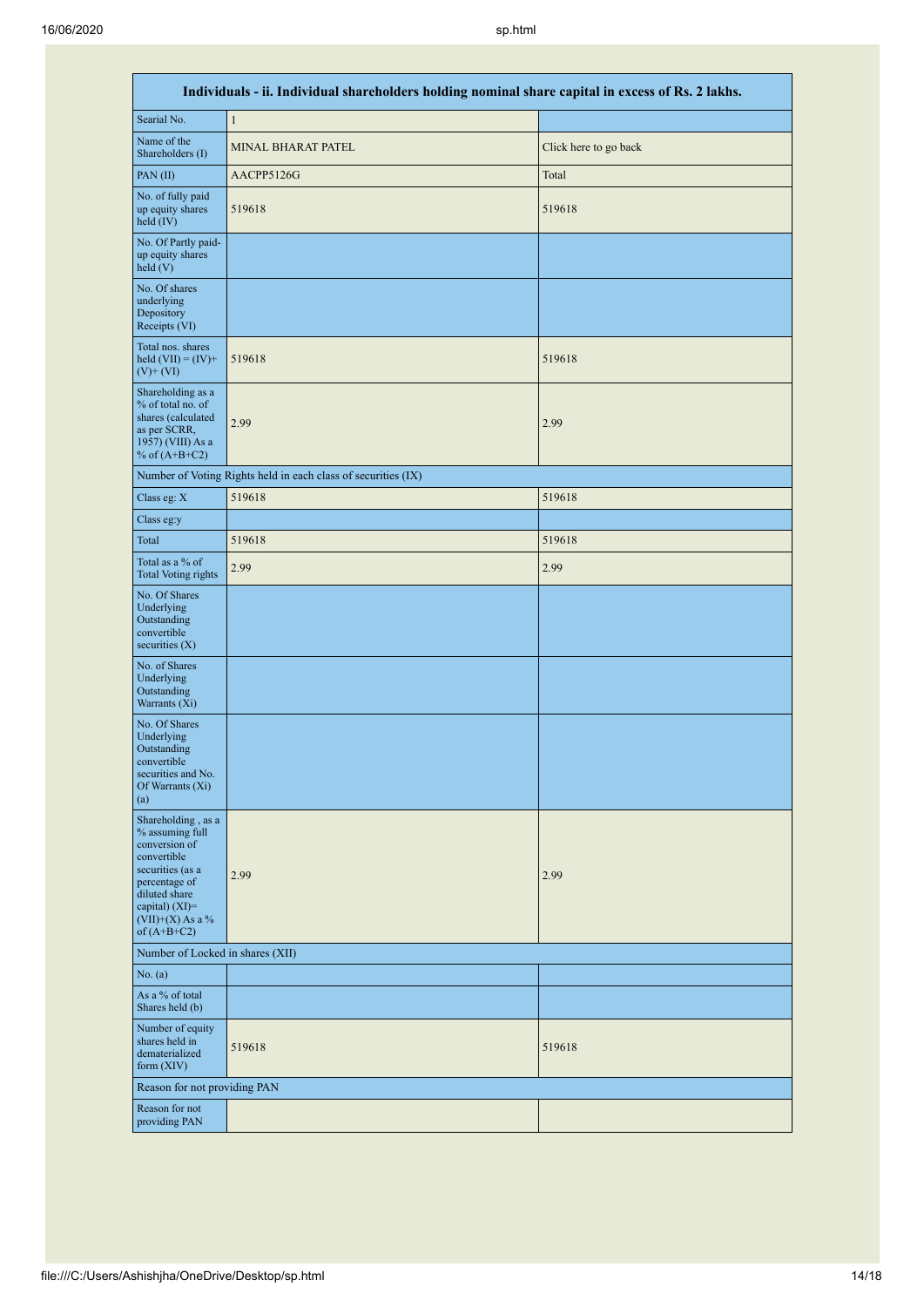| <b>NBFCs registered with RBI</b>                                                                                                                                                       |                                                               |                       |  |  |  |  |  |  |  |
|----------------------------------------------------------------------------------------------------------------------------------------------------------------------------------------|---------------------------------------------------------------|-----------------------|--|--|--|--|--|--|--|
| Searial No.                                                                                                                                                                            | $\mathbf{1}$                                                  |                       |  |  |  |  |  |  |  |
| Name of the<br>Shareholders (I)                                                                                                                                                        | <b>H B PORTFOLIO LIMITED</b>                                  | Click here to go back |  |  |  |  |  |  |  |
| PAN(II)                                                                                                                                                                                | AAACH3112P                                                    | Total                 |  |  |  |  |  |  |  |
| No. of fully paid<br>up equity shares<br>held $(IV)$                                                                                                                                   | 2511735                                                       | 2511735               |  |  |  |  |  |  |  |
| No. Of Partly paid-<br>up equity shares<br>$\text{held}$ (V)                                                                                                                           |                                                               |                       |  |  |  |  |  |  |  |
| No. Of shares<br>underlying<br>Depository<br>Receipts (VI)                                                                                                                             |                                                               |                       |  |  |  |  |  |  |  |
| Total nos. shares<br>held $(VII) = (IV) +$<br>$(V)$ + $(VI)$                                                                                                                           | 2511735                                                       | 2511735               |  |  |  |  |  |  |  |
| Shareholding as a<br>% of total no. of<br>shares (calculated<br>as per SCRR,<br>1957) (VIII) As a<br>% of $(A+B+C2)$                                                                   | 14.44                                                         | 14.44                 |  |  |  |  |  |  |  |
|                                                                                                                                                                                        | Number of Voting Rights held in each class of securities (IX) |                       |  |  |  |  |  |  |  |
| Class eg: X                                                                                                                                                                            | 2511735                                                       | 2511735               |  |  |  |  |  |  |  |
| Class eg:y                                                                                                                                                                             |                                                               |                       |  |  |  |  |  |  |  |
| Total                                                                                                                                                                                  | 2511735                                                       | 2511735               |  |  |  |  |  |  |  |
| Total as a % of<br>Total Voting rights                                                                                                                                                 | 14.44                                                         | 14.44                 |  |  |  |  |  |  |  |
| No. Of Shares<br>Underlying<br>Outstanding<br>convertible<br>securities $(X)$                                                                                                          |                                                               |                       |  |  |  |  |  |  |  |
| No. of Shares<br>Underlying<br>Outstanding<br>Warrants (Xi)                                                                                                                            |                                                               |                       |  |  |  |  |  |  |  |
| No. Of Shares<br>Underlying<br>Outstanding<br>convertible<br>securities and No.<br>Of Warrants (Xi)<br>(a)                                                                             |                                                               |                       |  |  |  |  |  |  |  |
| Shareholding, as a<br>% assuming full<br>conversion of<br>convertible<br>securities (as a<br>percentage of<br>diluted share<br>capital) $(XI)=$<br>$(VII)+(X)$ As a %<br>of $(A+B+C2)$ | 14.44                                                         | 14.44                 |  |  |  |  |  |  |  |
| Number of Locked in shares (XII)                                                                                                                                                       |                                                               |                       |  |  |  |  |  |  |  |
| No. (a)                                                                                                                                                                                |                                                               |                       |  |  |  |  |  |  |  |
| As a % of total<br>Shares held (b)                                                                                                                                                     |                                                               |                       |  |  |  |  |  |  |  |
| Number of equity<br>shares held in<br>dematerialized<br>form (XIV)                                                                                                                     | 2511735                                                       | 2511735               |  |  |  |  |  |  |  |
| Reason for not providing PAN                                                                                                                                                           |                                                               |                       |  |  |  |  |  |  |  |
| Reason for not<br>providing PAN                                                                                                                                                        |                                                               |                       |  |  |  |  |  |  |  |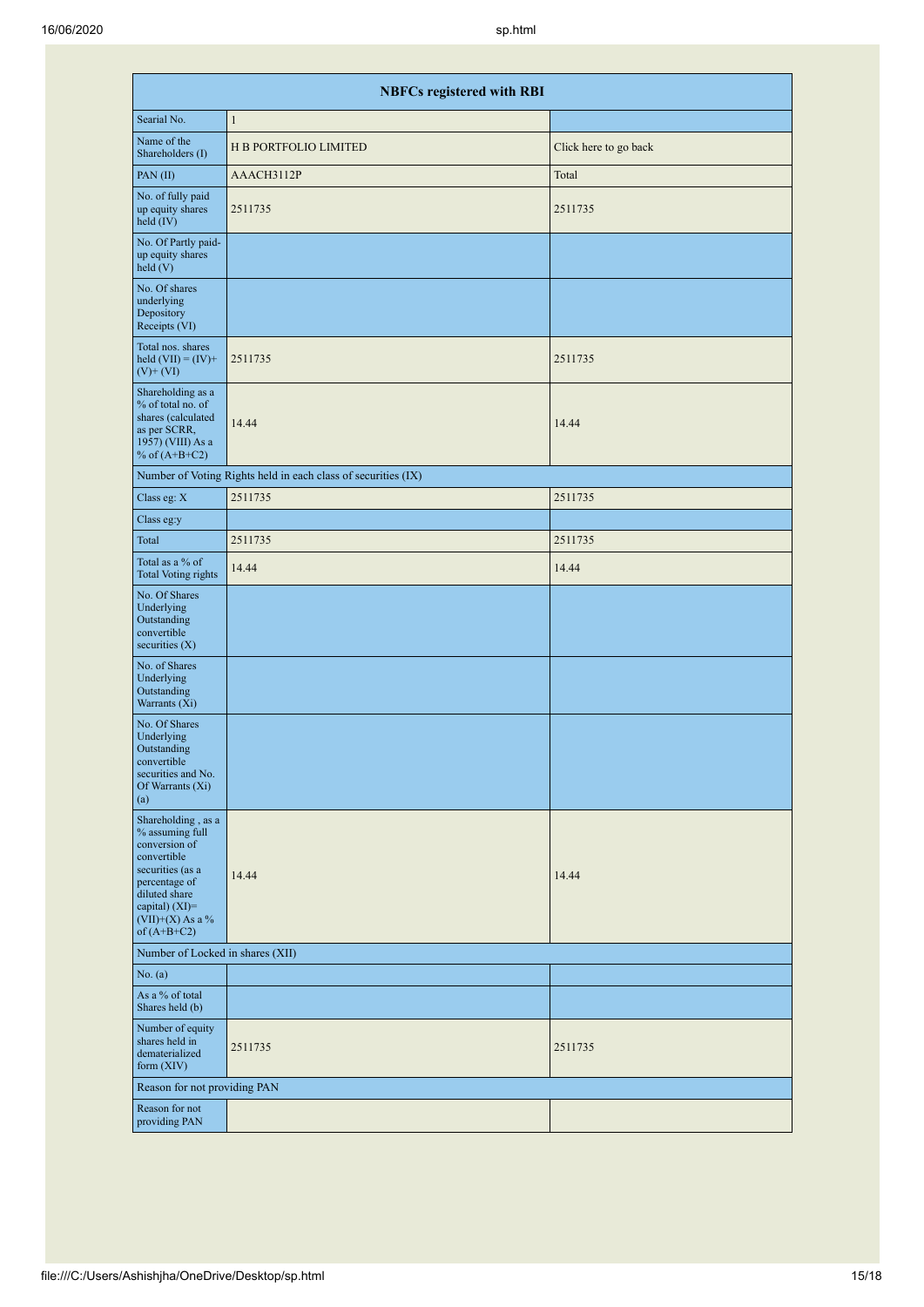| Any Other (specify)                                                                                                                                                                  |                                                       |                              |                     |                            |                                                  |                                           |                |  |  |
|--------------------------------------------------------------------------------------------------------------------------------------------------------------------------------------|-------------------------------------------------------|------------------------------|---------------------|----------------------------|--------------------------------------------------|-------------------------------------------|----------------|--|--|
| Searial No.                                                                                                                                                                          | $\overline{2}$<br>3<br>$\overline{4}$<br>$\mathbf{1}$ |                              |                     |                            | 5                                                | 6                                         | $\overline{7}$ |  |  |
| Category                                                                                                                                                                             | Trusts                                                | Non-Resident<br>Indian (NRI) | Clearing<br>Members | <b>Bodies</b><br>Corporate | <b>Bodies Corporate</b>                          | <b>Bodies Corporate</b>                   | <b>IEPF</b>    |  |  |
| Category / More<br>than 1 percentage                                                                                                                                                 | Category                                              | Category                     | Category            | Category                   | More than 1 percentage of<br>shareholding        | More than 1 percentage<br>of shareholding | Category       |  |  |
| Name of the<br>Shareholders (I)                                                                                                                                                      |                                                       |                              |                     |                            | <b>FINQUEST FINANCIAL</b><br>SOLUTIONS PVT. LTD. | PEAREY LALL AND<br>SONS (E.P.) PVT. LTD.  |                |  |  |
| PAN(II)                                                                                                                                                                              |                                                       |                              |                     |                            | AAACF8117G                                       | AAACP7410L                                |                |  |  |
| No. of the<br>Shareholders (I)                                                                                                                                                       | 3                                                     | 731                          | 29                  | 235                        | $\mathbf{1}$                                     | 1                                         | 1              |  |  |
| No. of fully paid<br>up equity shares<br>held $(IV)$                                                                                                                                 | 1703                                                  | 84871                        | 10261               | 454800                     | 260831                                           | 377500                                    | 405353         |  |  |
| No. Of Partly paid-<br>up equity shares<br>held(V)                                                                                                                                   |                                                       |                              |                     |                            |                                                  |                                           |                |  |  |
| No. Of shares<br>underlying<br>Depository<br>Receipts (VI)                                                                                                                           |                                                       |                              |                     |                            |                                                  |                                           |                |  |  |
| Total nos. shares<br>held $(VII) = (IV) +$<br>$(V)$ + $(VI)$                                                                                                                         | 1703                                                  | 84871                        | 10261               | 454800                     | 260831                                           | 377500                                    | 405353         |  |  |
| Shareholding as a<br>% of total no. of<br>shares (calculated<br>as per SCRR,<br>1957) (VIII) As a<br>% of $(A+B+C2)$                                                                 | 0.01                                                  | 0.49                         | 0.06                | 2.61                       | 1.5                                              | 2.17                                      | 2.33           |  |  |
| Number of Voting Rights held in each class of securities (IX)                                                                                                                        |                                                       |                              |                     |                            |                                                  |                                           |                |  |  |
| Class eg: X                                                                                                                                                                          | 1703                                                  | 84871                        | 10261               | 454800                     | 260831                                           | 377500                                    | 405353         |  |  |
| Class eg:y                                                                                                                                                                           |                                                       |                              |                     |                            |                                                  |                                           |                |  |  |
| Total                                                                                                                                                                                | 1703                                                  | 84871                        | 10261               | 454800                     | 260831                                           | 377500                                    | 405353         |  |  |
| Total as a % of<br><b>Total Voting rights</b>                                                                                                                                        | 0.01                                                  | 0.49                         | 0.06                | 2.61                       | 1.5                                              | 2.17                                      | 2.33           |  |  |
| No. Of Shares<br>Underlying<br>Outstanding<br>convertible<br>securities $(X)$                                                                                                        |                                                       |                              |                     |                            |                                                  |                                           |                |  |  |
| No. of Shares<br>Underlying<br>Outstanding<br>Warrants (Xi)                                                                                                                          |                                                       |                              |                     |                            |                                                  |                                           |                |  |  |
| No. Of Shares<br>Underlying<br>Outstanding<br>convertible<br>securities and No.<br>Of Warrants (Xi)<br>(a)                                                                           |                                                       |                              |                     |                            |                                                  |                                           |                |  |  |
| Shareholding, as a<br>% assuming full<br>conversion of<br>convertible<br>securities (as a<br>percentage of<br>diluted share<br>capital) (XI)=<br>$(VII)+(X)$ As a %<br>of $(A+B+C2)$ | 0.01                                                  | 0.49                         | 0.06                | 2.61                       | 1.5                                              | 2.17                                      | 2.33           |  |  |
| Number of Locked in shares (XII)                                                                                                                                                     |                                                       |                              |                     |                            |                                                  |                                           |                |  |  |
| No. (a)                                                                                                                                                                              |                                                       |                              |                     |                            |                                                  |                                           |                |  |  |
| As a % of total<br>Shares held (b)                                                                                                                                                   |                                                       |                              |                     |                            |                                                  |                                           |                |  |  |
| Number of equity<br>shares held in<br>dematerialized<br>form (XIV)                                                                                                                   | 1703                                                  | 69838                        | 10261               | 447018                     | 260831                                           | 377500                                    | 405353         |  |  |
| Reason for not providing PAN                                                                                                                                                         |                                                       |                              |                     |                            |                                                  |                                           |                |  |  |
| Reason for not<br>providing PAN                                                                                                                                                      |                                                       |                              |                     |                            |                                                  |                                           |                |  |  |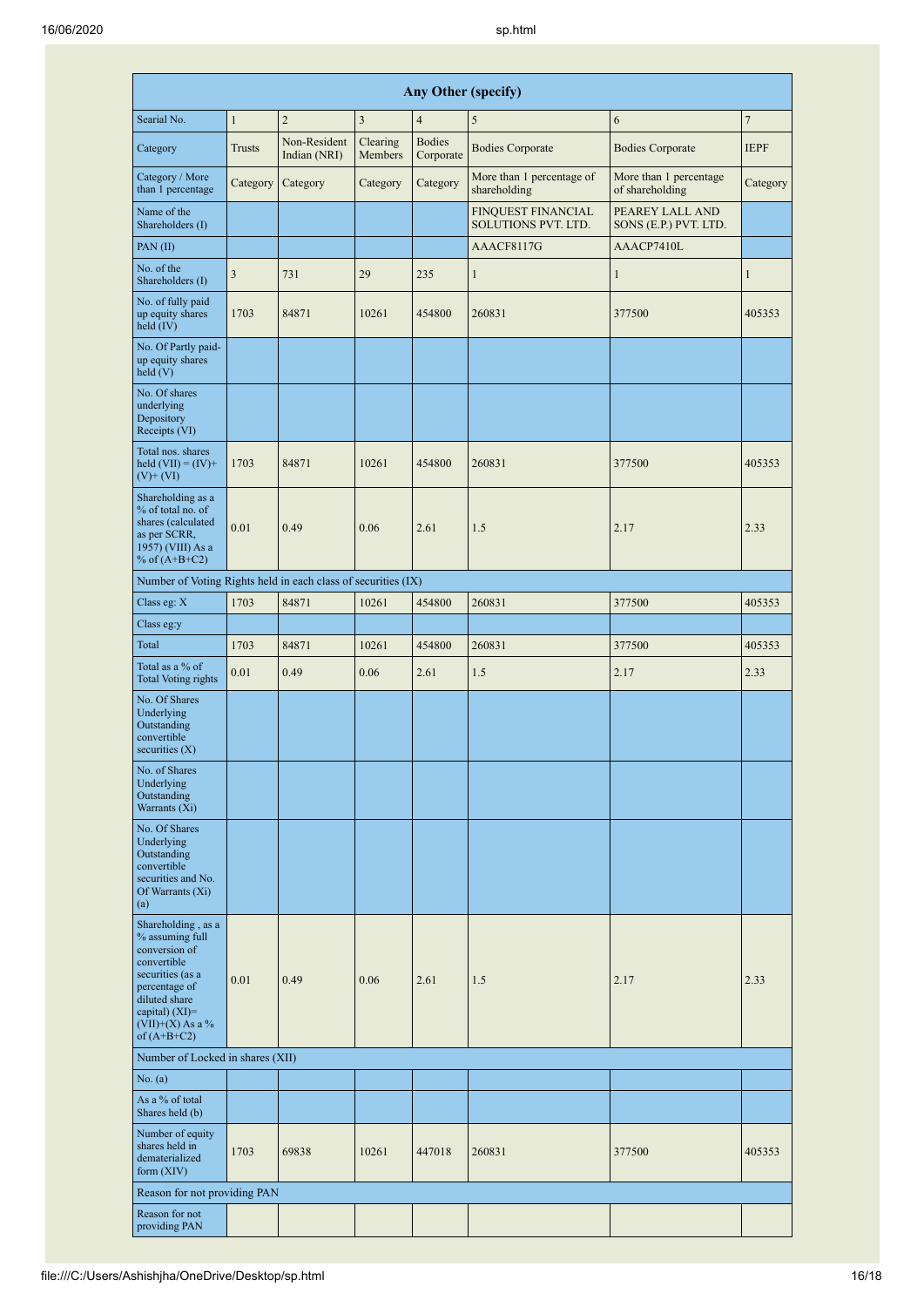| Any Other (specify)                                                                                                                                                                  |                                                               |                       |  |  |  |  |  |  |
|--------------------------------------------------------------------------------------------------------------------------------------------------------------------------------------|---------------------------------------------------------------|-----------------------|--|--|--|--|--|--|
| Searial No.                                                                                                                                                                          | 8                                                             |                       |  |  |  |  |  |  |
| Category                                                                                                                                                                             | <b>Enemy Property</b>                                         |                       |  |  |  |  |  |  |
| Category / More<br>than 1 percentage                                                                                                                                                 | Category                                                      |                       |  |  |  |  |  |  |
| Name of the<br>Shareholders (I)                                                                                                                                                      |                                                               | Click here to go back |  |  |  |  |  |  |
| PAN $(II)$                                                                                                                                                                           |                                                               | Total                 |  |  |  |  |  |  |
| No. of the<br>Shareholders (I)                                                                                                                                                       | 189                                                           | 1188                  |  |  |  |  |  |  |
| No. of fully paid<br>up equity shares<br>held (IV)                                                                                                                                   | 24981                                                         | 981969                |  |  |  |  |  |  |
| No. Of Partly paid-<br>up equity shares<br>held (V)                                                                                                                                  |                                                               |                       |  |  |  |  |  |  |
| No. Of shares<br>underlying<br>Depository<br>Receipts (VI)                                                                                                                           |                                                               |                       |  |  |  |  |  |  |
| Total nos. shares<br>held $(VII) = (IV) +$<br>$(V)$ + $(VI)$                                                                                                                         | 24981                                                         | 981969                |  |  |  |  |  |  |
| Shareholding as a<br>% of total no. of<br>shares (calculated<br>as per SCRR,<br>1957) (VIII) As a<br>% of $(A+B+C2)$                                                                 | 0.14                                                          | 5.64                  |  |  |  |  |  |  |
|                                                                                                                                                                                      | Number of Voting Rights held in each class of securities (IX) |                       |  |  |  |  |  |  |
| Class eg: X                                                                                                                                                                          | 24981                                                         | 981969                |  |  |  |  |  |  |
| Class eg:y                                                                                                                                                                           |                                                               |                       |  |  |  |  |  |  |
| Total                                                                                                                                                                                | 24981                                                         | 981969                |  |  |  |  |  |  |
| Total as a % of<br><b>Total Voting rights</b>                                                                                                                                        | 0.14                                                          | 5.64                  |  |  |  |  |  |  |
| No. Of Shares<br>Underlying<br>Outstanding<br>convertible<br>securities $(X)$                                                                                                        |                                                               |                       |  |  |  |  |  |  |
| No. of Shares<br>Underlying<br>$Outstanding$<br>Outstanding<br>Warrants (Xi)                                                                                                         |                                                               |                       |  |  |  |  |  |  |
| No. Of Shares<br>Underlying<br>Outstanding<br>convertible<br>securities and No.<br>Of Warrants (Xi)<br>(a)                                                                           |                                                               |                       |  |  |  |  |  |  |
| Shareholding, as a<br>% assuming full<br>conversion of<br>convertible<br>securities (as a<br>percentage of<br>diluted share<br>capital) (XI)=<br>$(VII)+(X)$ As a %<br>of $(A+B+C2)$ | 0.14                                                          | 5.64                  |  |  |  |  |  |  |
| Number of Locked in shares (XII)                                                                                                                                                     |                                                               |                       |  |  |  |  |  |  |
| No. (a)                                                                                                                                                                              |                                                               |                       |  |  |  |  |  |  |
| As a % of total<br>Shares held (b)                                                                                                                                                   |                                                               |                       |  |  |  |  |  |  |
| Number of equity<br>shares held in<br>dematerialized<br>form $(XIV)$                                                                                                                 | 24981                                                         | 959154                |  |  |  |  |  |  |
| Reason for not providing PAN                                                                                                                                                         |                                                               |                       |  |  |  |  |  |  |
| Reason for not<br>providing PAN                                                                                                                                                      |                                                               |                       |  |  |  |  |  |  |